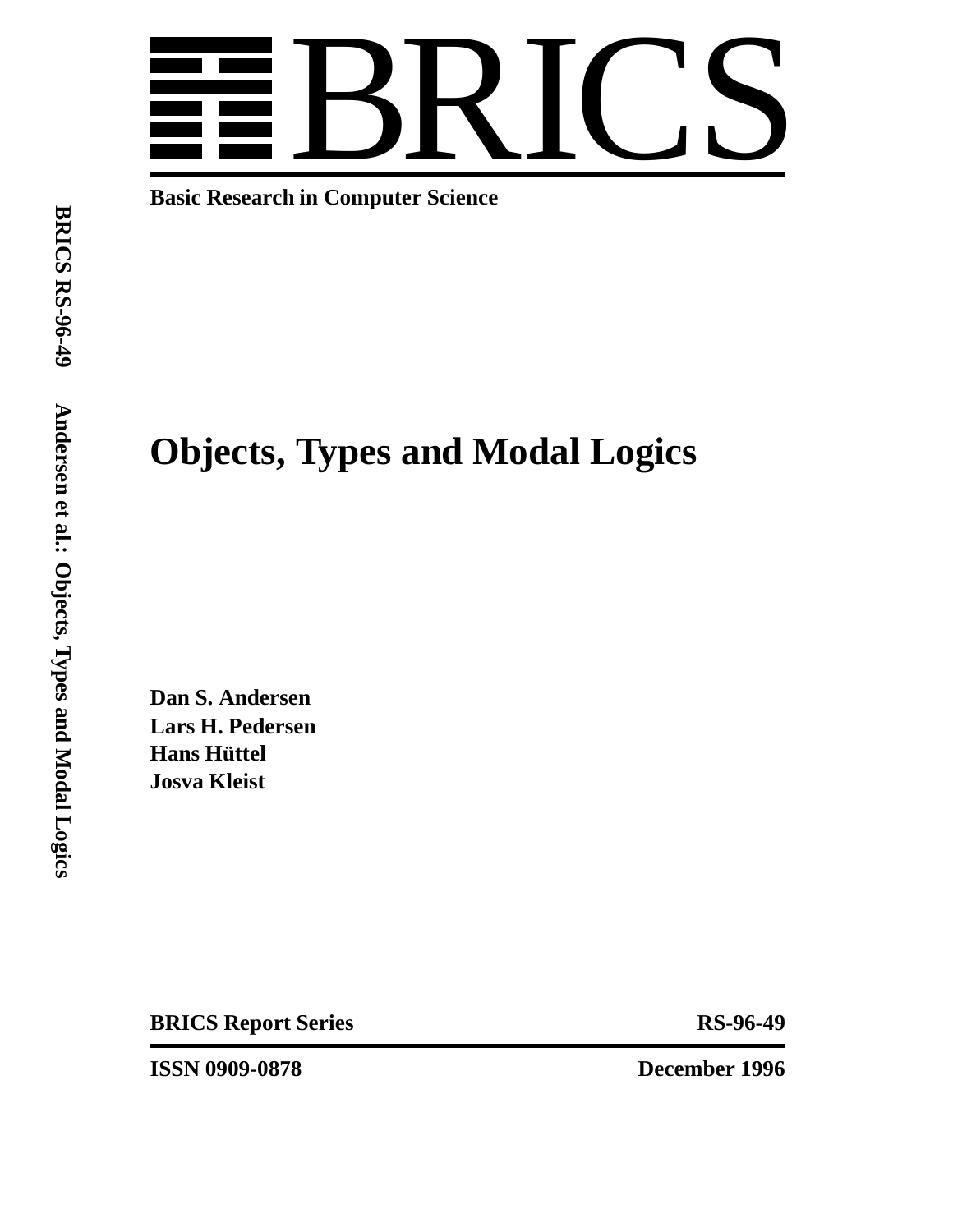**Copyright c 1996, BRICS, Department of Computer Science University of Aarhus. All rights reserved.**

> **Reproduction of all or part of this work is permitted for educational or research use on condition that this copyright notice is included in any copy.**

**See back inner page for a list of recent publications in the BRICS Report Series. Copies may be obtained by contacting:**

> **BRICS Department of Computer Science University of Aarhus Ny Munkegade, building 540 DK - 8000 Aarhus C Denmark Telephone: +45 8942 3360 Telefax: +45 8942 3255 Internet: BRICS@brics.dk**

**BRICS publications are in general accessible through World Wide Web and anonymous FTP:**

> http://www.brics.dk/ ftp://ftp.brics.dk/pub/BRICS **This document in subdirectory** RS/96/49/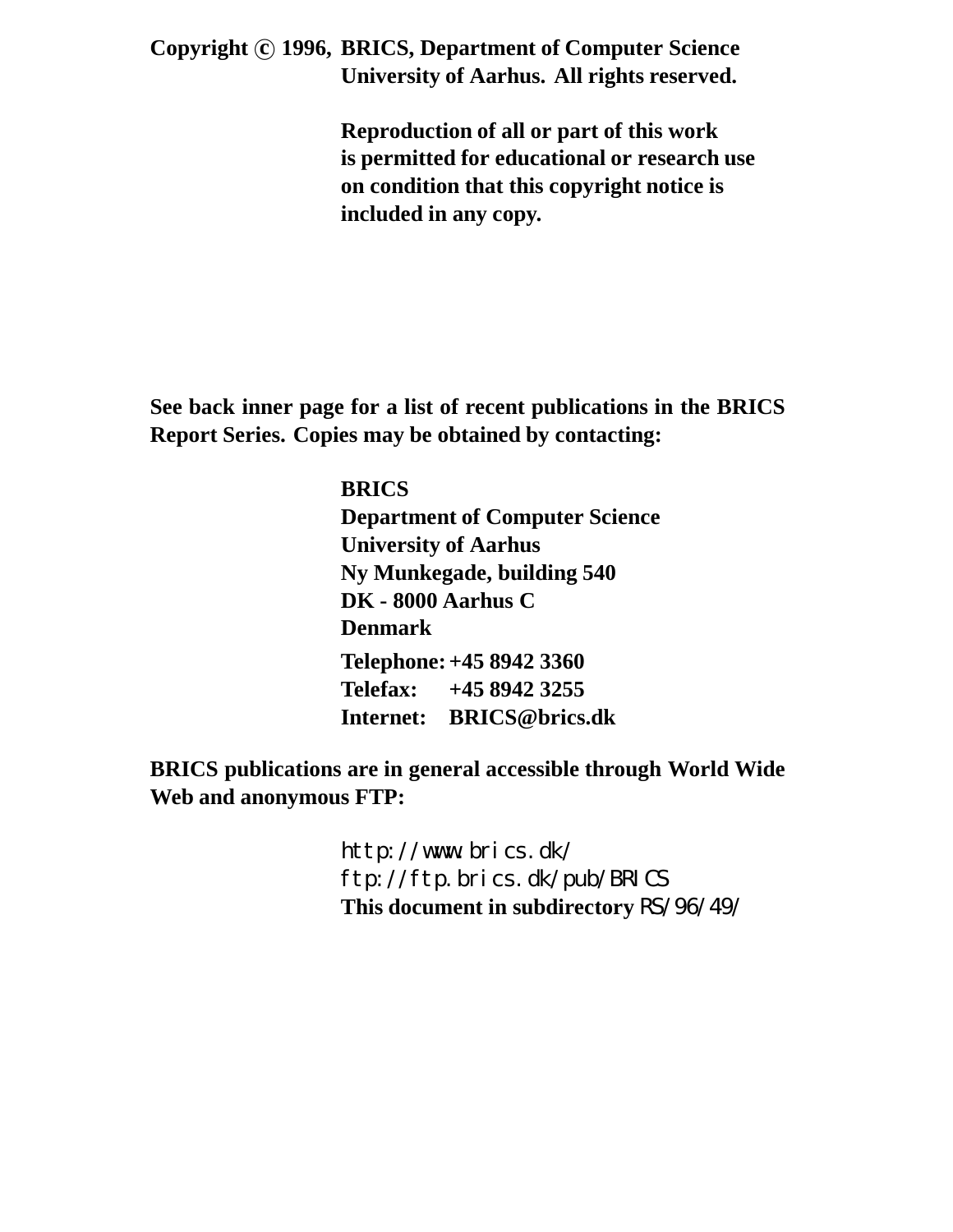## Objects, Types and Modal Logics<sup>∗</sup>

Dan S. Andersen Lars H. Pedersen Hans Hüttel Josva Kleist†

December 1996

#### **Abstract**

In this paper we present a modal logic for describing properties of terms in the object calculus of Abadi and Cardelli [AC96]. The logic is essentially the modal mu-calculus of [Koz83]. The fragment allows us to express the temporal modalities of the logic CTL [BAMP83]. We investigate the connection between the type system  $\mathbf{Ob}_{1 \leq \mu}$  and the mu-calculus, providing a translation of types into modal formulae and an ordering on formulae that is sound w.r.t. to the subtype ordering of  $\mathbf{Ob}_{1 \leq \mu}$ .

## **1 Introduction**

In [AC94a, AC94b, AC94c, AC96] Abadi and Cardelli present and investigate several versions of the ς-calculus, a calculus for describing central features of object-oriented programs, with particular emphasis on various type systems.

In this paper we present a modal logic for describing dynamic properties of terms in the object calculus. By dynamic properties we mean properties specifically related to the behaviour over time of a term. We also examine the relation between the type system with recursive types  $Ob_{1\leq u}$  for the ς-calculus and the modal mu-calculus [Koz83]. It turns out that there are close correspondences between the type system and a fragment of the mu-calculus using maximal fixedpoints. In particular, there is a sound and

<sup>∗</sup>To be presented at FOOL4 (Workshop on the Foundations of Object-Oriented Languages), La Sorbonne, Paris, January 18, 1997

<sup>†</sup>Address: Dep. of Computer Science, Aalborg University, Frederik Bajersvej 7, 9220 Aalborg, Denmark. Email: {hans,kleist}@cs.auc.dk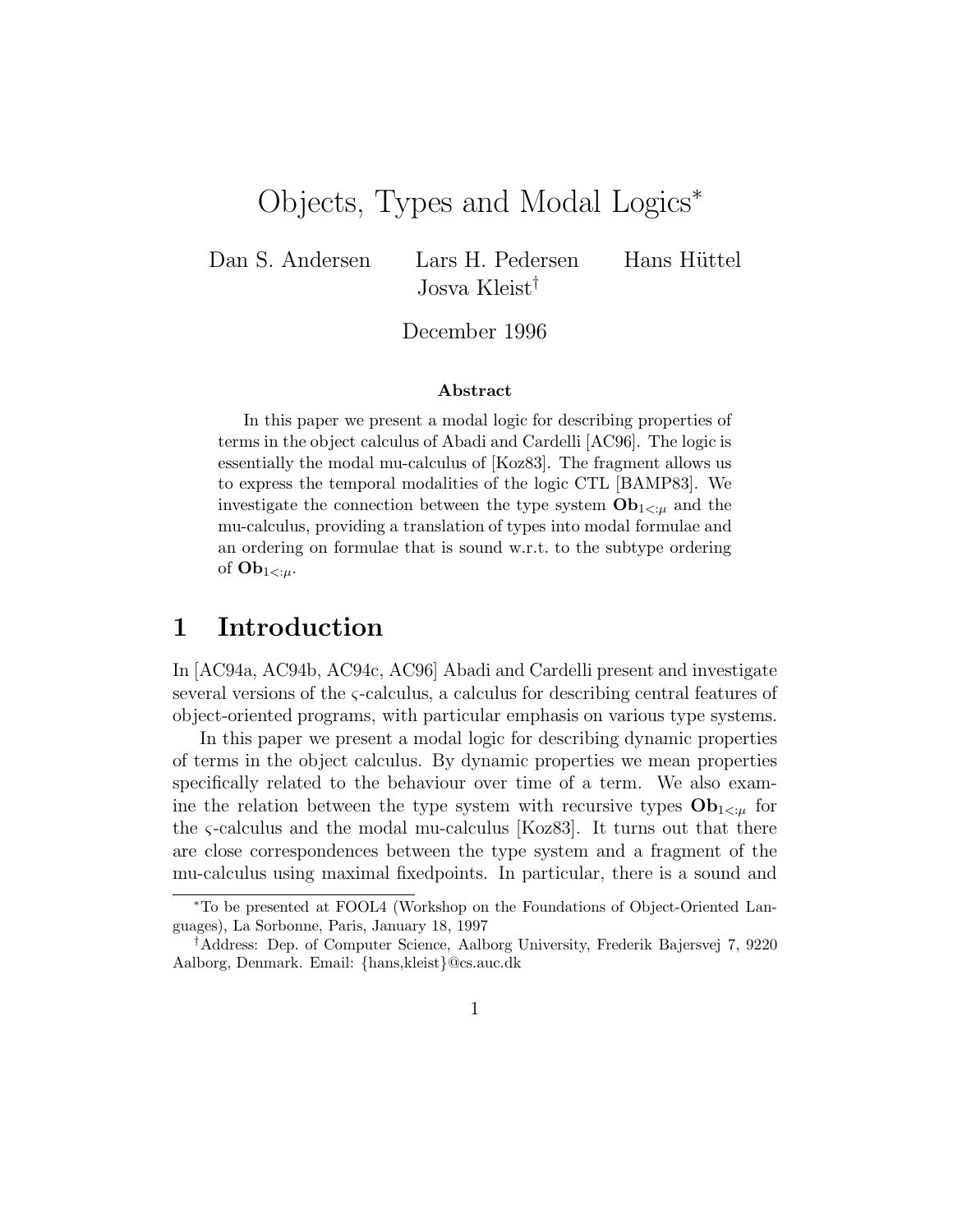complete translation from types to logical formulae preserving typability and the subtype ordering, when we interpret subtyping as containment. Phrased differently, the translation establishes a Curry-Howard-style result in that it allows us to view ς-calculus terms as realizers of certain mu-calculus formulae.

## **2 The** ς**-calculus and its reduction semantics**

There are various versions of the  $\varsigma$ -calculus. In this paper we shall consider what is essentially the simple object calculus of [AC94b] with booleans added. The set of object terms, **Obj**, is defined by the following abstract syntax:

|  |  | $a := [l_i = \varsigma(x_i : A_i)b_i]_{i \in I}$                       | objects               |  |
|--|--|------------------------------------------------------------------------|-----------------------|--|
|  |  | $\boldsymbol{x}$                                                       | self variables        |  |
|  |  | a.l                                                                    | method activation     |  |
|  |  | $a.l \Leftarrow \varsigma(x:A)b$                                       | method override       |  |
|  |  | $fold(A, a)  $ unfold $(a)$                                            | recursive fold/unfold |  |
|  |  | $\textsf{if}(a, a, a) \mid \textsf{true} \mid \textsf{false}$ booleans |                       |  |

Here  $x_i \in \mathbf{SVar}$  range over self variables,  $l_i \in \mathbf{MNames}$  range over method names and  $A_i \in \textbf{Types}$ . We let  $m(a)$  denote the set of method names and  $f\nu(a)$  the set of free self variables in a.

The original presentation of the  $\varsigma$ -calculus uses a small-step reduction semantics, which is also used in the labelled transition semantics in the following section.

Let  $a = [l_i = \varsigma(x_i : A_i)b_i]_{i \in I}$ . Then the reduction rules are given by

$$
a.l_k \rightsquigarrow b_k \{a/x_k\}
$$
\n
$$
(k \in I)
$$
\n
$$
a.l_k \Leftarrow \varsigma(x:A)b \rightsquigarrow [l_i = \varsigma(x:A_i)b_i, l_k = \varsigma(x:A)b]_{i \in I \setminus \{k\}} (k \in I)
$$
\n
$$
if(\text{true}, a_1, a_2) \rightsquigarrow a_1 \qquad \text{if}(\text{false}, a_1, a_2) \rightsquigarrow a_2
$$
\n
$$
\text{unfold}(\text{fold}(A, a)) \rightsquigarrow a
$$

The activation of the method  $l_k$  results in the method body being activated with the self variable being bound to the original object. Method override results in an object with the overridden method exchanged with the new method.

The reduction order is leftmost; this we express through evaluation contexts  $(C[\cdot])$  which have the following abstract syntax (with  $[\cdot]$  denoting the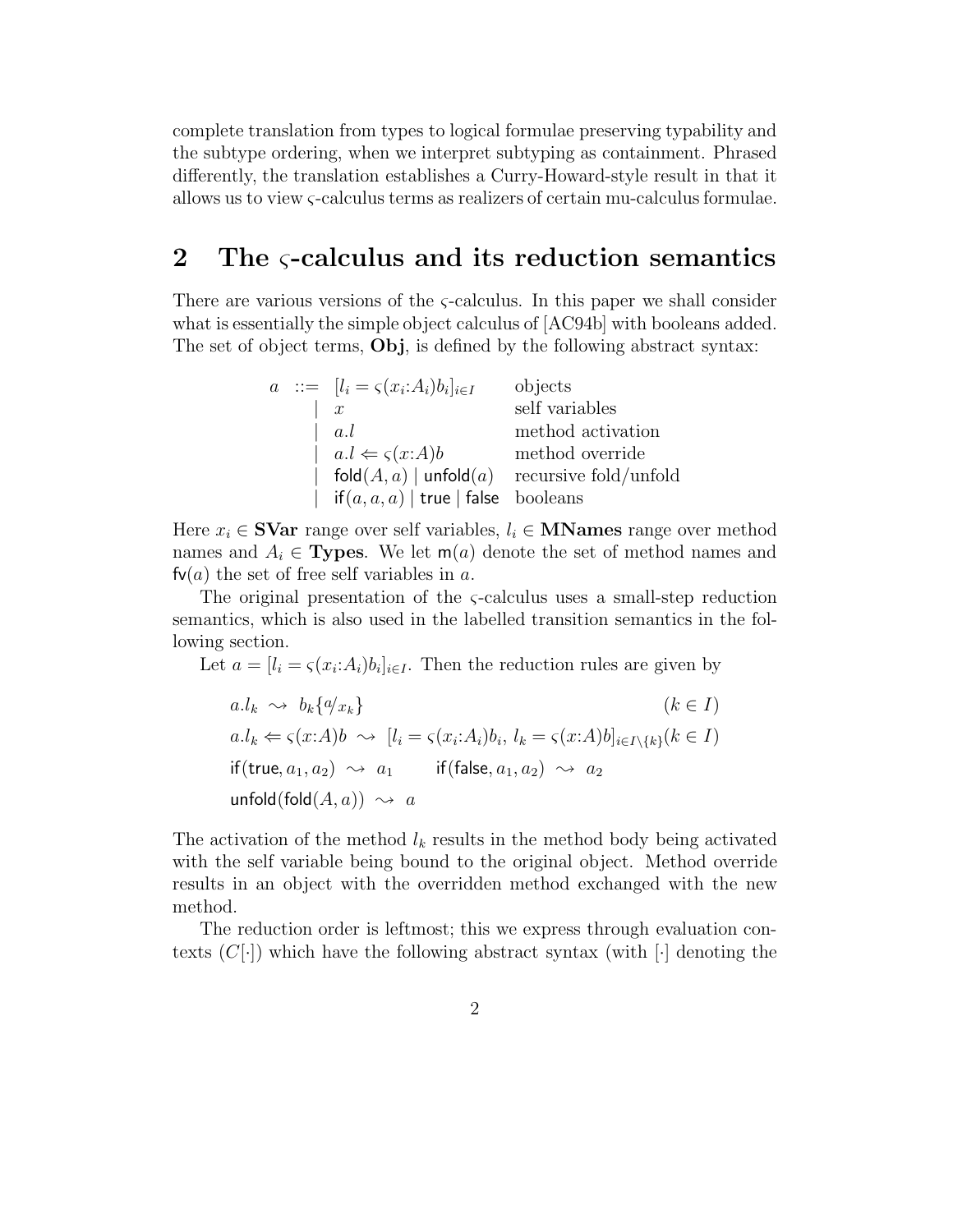hole of the context):

$$
C[\cdot] ::= [\cdot].l \mid [\cdot].l \Leftarrow \varsigma(x{:}A)b \mid \mathsf{unfold}(\cdot) \mid \mathsf{fold}(\cdot) \mid \mathsf{if}(\cdot,a_1,a_2)
$$

and an evaluation strategy given by the transition rule

$$
\frac{a \rightsquigarrow b}{C[a] \rightsquigarrow C[b]}
$$

In the labelled transition semantics we will need to talk about objects converging to a value. This notion is of course defined modulo some notion of value; suppose that we have a well-defined notion of value, that  $a$  is an object and v a value. We then write  $a \Downarrow v$  ("a converges to the value v") if there is a terminating reduction sequence  $a \rightsquigarrow a_1 \rightsquigarrow \cdots v$ . We write  $a \uparrow (a \text{ diverges})$ if there is no v such that  $a \Downarrow v$ .

## **3 Types**

One of the main motivation for the  $\varsigma$ -calculus is that of studying various type systems of object-oriented programming languages within a unified framework. In this paper we shall consider the type system  $Ob_{1\leq \mu}$  from [AC94b] as presented in [GR96].

#### **3.1 The type language**

The set of  $Ob_{1\leq \mu}$  type expressions **Type** is defined via the following abstract syntax:

 $A ::=$  Bool  $| [l_i:A_i] |$  Top  $| \mu(X)A | X$ 

Here Bool denotes the only ground type, namely that of truth values.  $[l_i: A_i]$ denotes an object record type, where the method  $l_i$  has type  $A_i$ . Top denotes the most general or unspecified type,  $\mu(X)A$  is a recursive type and X ranges over **TypeVar**, the set of type variables.

## **3.2 Assigning types to objects**

 $\mathbf{Ob}_{1 \leq \mu}$  has two kinds of judgments. Type judgments on the form  $\Gamma \vdash a : A$ , state that the object a has type A under the assumptions in  $\Gamma$ , where  $\Gamma$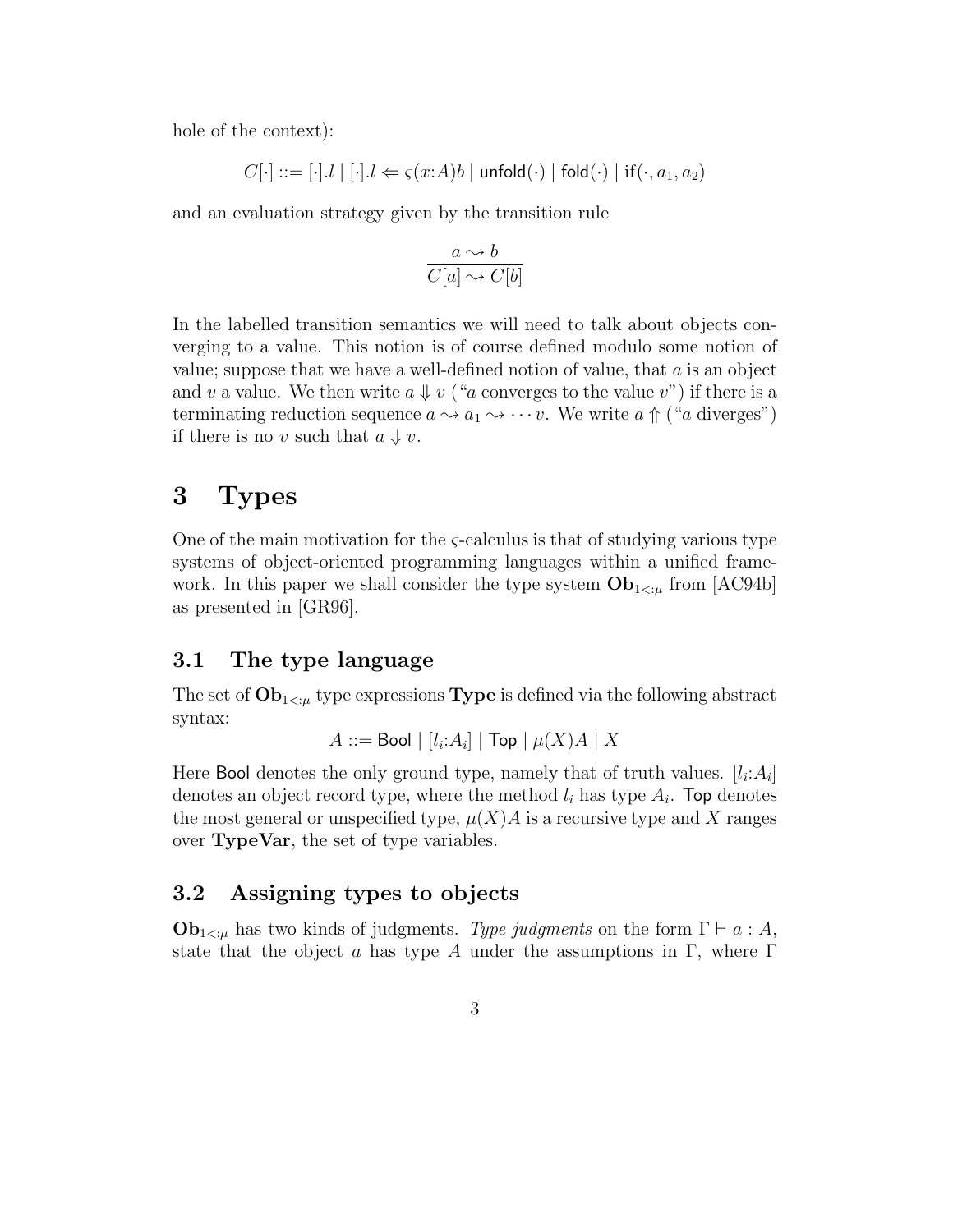describes typing assumptions of self variables. For instance,  $\Gamma(x) = A$  states that we assume that the free self variable x has type  $A$ .

The type system  $\mathbf{Ob}_{1 \leq \mu}$  also incorporates a notion of *subtyping*, whose intended informal interpretation is that of capturing some types being more general than others. The expression  $A \leq B$  denotes that A is a subtype of B and thus that objects of type A may be used instead of objects of type B.

Subtyping judgments  $\Gamma \vdash A \prec B$  state that the type A is a subtype of B, given the subtyping assumptions in Γ. Here the typing assumptions in Γ. describe subtyping constraints on type variables.  $\Gamma(X) = E$  states that we assume  $X \leq E$ .

In order to ensure uniqueness of recursively defined types Abadi and Cardelli define a syntactic predicate of formal contractivity on type variables.  $A \succ Y$  should be read as 'variable Y is formally contractive in type expression  $A'$ . Informally, this means that any occurrence of Y occurs within the scope of a method label in the type expression  $E$ . The rules defining the predicate are shown in Table 1.

$$
\frac{X \neq Y}{X \succ Y} \qquad \frac{A \succ Y}{\text{Top} \succ Y} \qquad \frac{A \succ Y}{[l_i:A_i] \succ Y} \qquad \frac{A \succ Y}{\mu(X)A \succ Y}
$$

Table 1: Formal contractivity

A type of  $Ob_{1\leq \mu}$  is well-formed if it can be formed using the inference rules of Table 2.

The subtyping relation is expressed in the inference rules of Table 3.

Finally, an object a has type A under assumptions  $\Gamma$  if  $\Gamma \vdash a:A$  can be inferred by the type assignment rules in Table 4. An object term  $a$  is said to be typable if for some type A we can infer that  $\emptyset \vdash a:A$ .

## **4 A labelled transition semantics**

The correspondence between object types and modal logic is based on the labelled transition semantics used to interpret logical formulae. As our labelled transition semantics, we shall use that proposed by Gordon and Rees in [GR96]. The syntax has been altered very slightly in that boolean values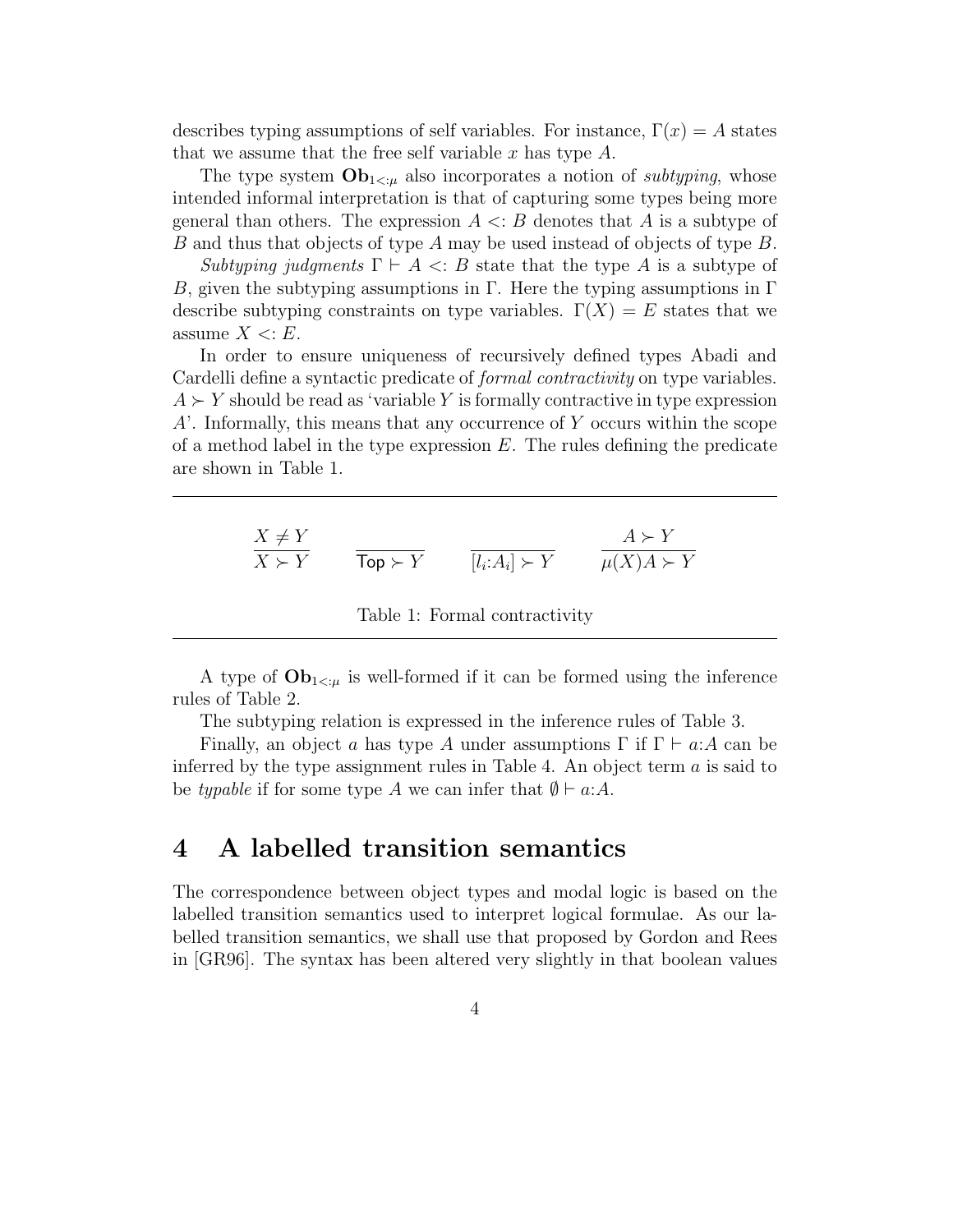



|                   | [Sub Refl] $\frac{\Gamma \vdash A}{\Gamma \vdash A \leq A}$                                                                                               |           | [Sub Trans] $\frac{\Gamma \vdash A_1 \lt: A_2 \Gamma \vdash A_2 \lt: A_3}{\Gamma \vdash A_1 \lt: A_3}$ |  |  |  |
|-------------------|-----------------------------------------------------------------------------------------------------------------------------------------------------------|-----------|--------------------------------------------------------------------------------------------------------|--|--|--|
| $[\text{Sub } X]$ | $\frac{\Gamma(X) = A}{\Gamma \vdash X \leq A}$                                                                                                            | [Sub top] | $\Gamma\vdash A$<br>$\overline{\Gamma \vdash A}$ <: Top                                                |  |  |  |
| [Sub obj]         | $K \subseteq L \quad i \in L \quad j \in K \quad \Gamma \vdash A_i$<br>$\overline{\Gamma \vdash [l_i:A_i]_{i\in L}} \leq [l_j:A_j]_{j\in K}$              |           |                                                                                                        |  |  |  |
| [Sub rec]         | $\Gamma\vdash \mu(X_1)A_1\ \ \Gamma\vdash \mu(X_2)A_2\ \ \Gamma[X_2<:\textsf{Top},X_1<:X_2]\vdash A_1<:A_2$<br>$\Gamma \vdash \mu(X_1)A_1 <: \mu(X_2)A_2$ |           |                                                                                                        |  |  |  |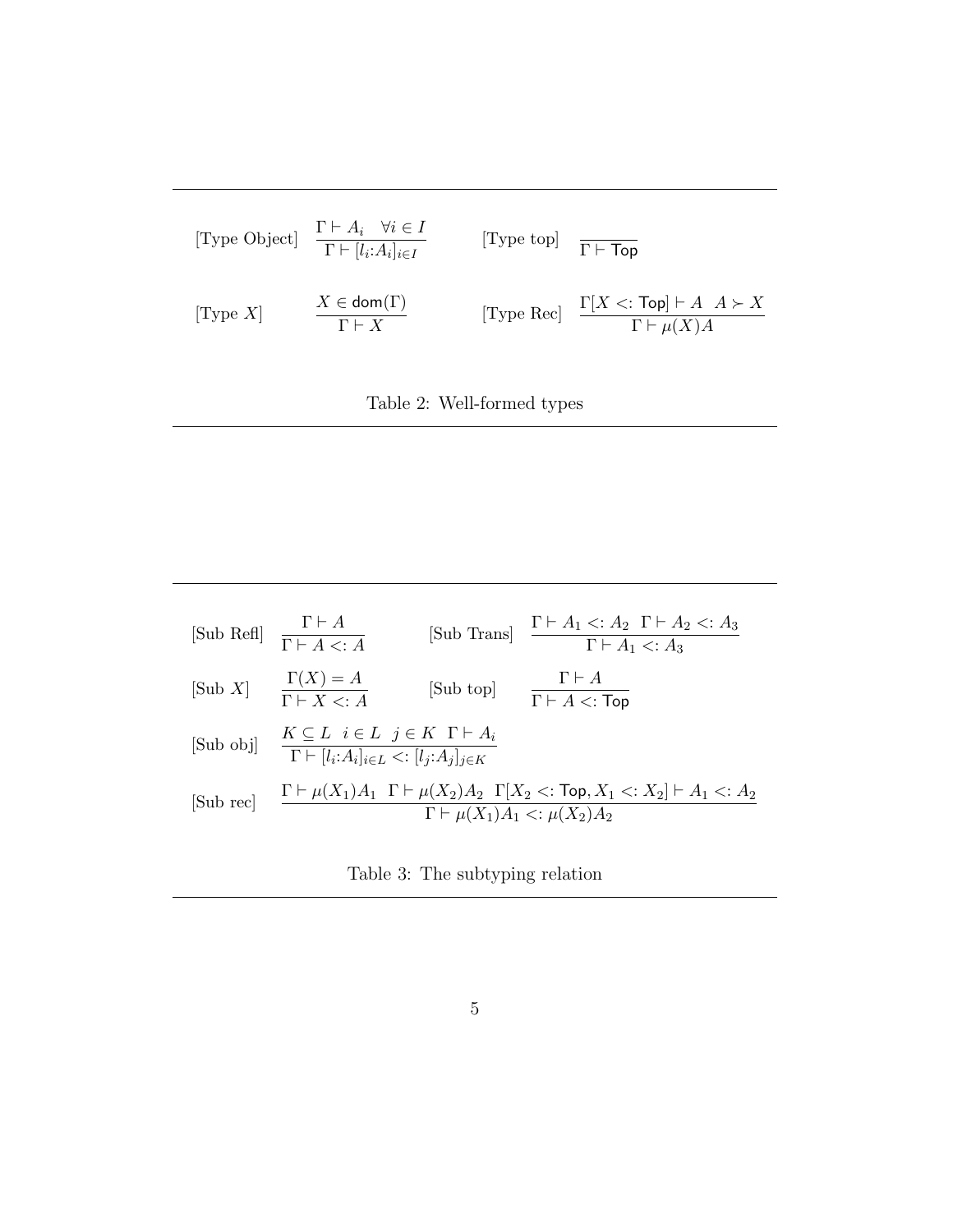| [Var]    | $\Gamma(x) = A$<br>$\Gamma \vdash x:A$                                                                                                               | [Select] | $\Gamma \vdash b:[l_i:B_i]_{i\in I} \quad j\in I$<br>$\Gamma \vdash b.l_i:B_i$                                    |
|----------|------------------------------------------------------------------------------------------------------------------------------------------------------|----------|-------------------------------------------------------------------------------------------------------------------|
| [Object] | $\frac{\Gamma[x_i:A] \vdash b_i:B_i \ \forall i \in I \qquad A \equiv [l_i:B_i]_{i \in I}}{\Gamma \vdash [l_i = \varsigma(x_i:A)b_i]_{i \in I} : A}$ |          |                                                                                                                   |
| [Update] | $\frac{\Gamma\vdash a:A\ \ \Gamma[x:A]\vdash b:B_j\ \ j\in I\ \ A\equiv [l_i:B_i]_{i\in I}}{\Gamma\vdash a.l_j \Leftarrow \varsigma(x:A)b:A}$        |          |                                                                                                                   |
| [Fold]   | $A \equiv \mu(X)A \Gamma \vdash a:A\{A/X\}$<br>$\overline{\Gamma}$ $\vdash$ fold $(A, a) : A$                                                        | [Unfold] | $A \equiv \mu(X)A \Gamma \vdash a:A$<br>$\Gamma \vdash$ unfold $(a) : A\{A/X\}$                                   |
| [If]     | $\Gamma \vdash a:\text{Bool} \Gamma \vdash a_1, a_2 : A$<br>$\Gamma \vdash \text{if}(a, a_1, a_2) : A$                                               |          | $\label{subsum} \mbox{[Subsump]} \quad \frac{\Gamma\vdash a{:}A_1\;\; \Gamma\vdash A_1<:A_2}{\Gamma\vdash a:A_2}$ |

Table 4: Type assignment

can now appear. Transitions are on the form  $a \stackrel{\alpha}{\longrightarrow} b$  — this transition describes that the object term a admits the observation  $\alpha$  and then becomes the object term b.

In the labelled transition semantics, terms are always annotated with their type. The types of  $\mathbf{Ob}_{1 \leq \mu}$  are divided into two classes, *active* and passive. Active types are the types of values. Only Bool is active, so in our presentation all values are booleans. Recursive types, object types and Top are passive types. At active types a program must converge to a value before it can be observed; at passive types a program performs observable actions unconditionally, whether or not it converges.

The observations,  $\alpha \in \mathbf{Obs}$ , take the following forms:

$$
\alpha ::= \mathsf{true} \mid \mathsf{false} \mid l \mid l \Leftarrow \varsigma(x)e \mid \mathsf{unfold}
$$

These observations should be interpreted as follows: An object term allows the observation true (resp. false) if the term is of type Bool and has the value true (resp. false.) An object term allows the observation  $l$  if it has a method labelled l. An object term allows the observation  $l \leftarrow \varsigma(x)e$  if the object can have its method labelled l redefined as  $\zeta(x)e$ . And finally, an object term always allows the observation unfold – intuitively, this corresponds to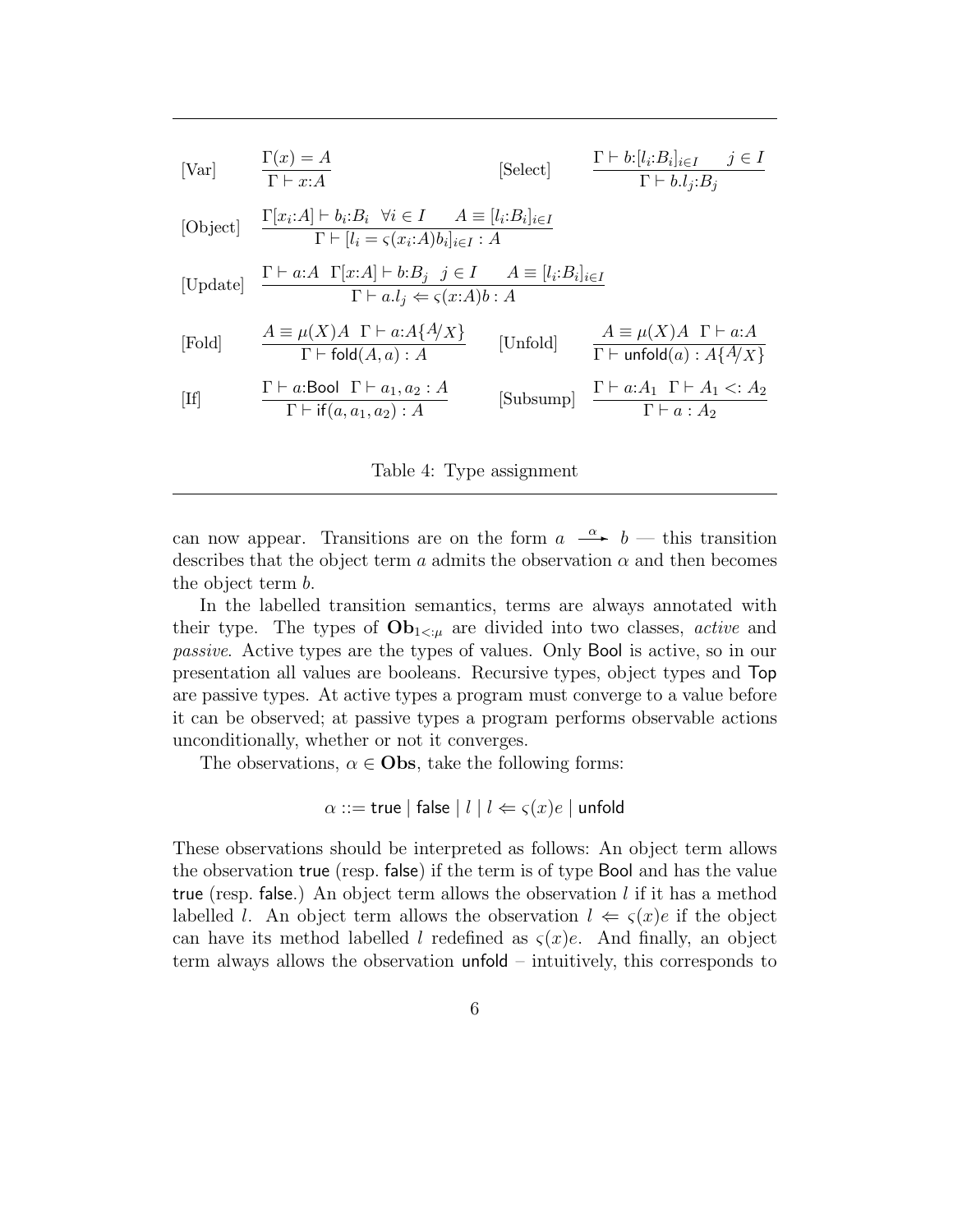'unfolding' the object by substituting self variables by their corresponding objects.

The labelled transition semantics is defined by the minimal family of relations

$$
\{\xrightarrow{\alpha} |\alpha \in \mathbf{Act}\}
$$

closed under the rules in Table 5.

[Trans Bool] 
$$
\frac{a \Downarrow v \in \{\text{true, false}\}}{a_{\text{Bool}} \xrightarrow{v} 0}
$$
  
\n[Trans Select] 
$$
\frac{A \equiv [l_i: A_i]_{i \in I} \quad j \in I}{a_A \xrightarrow{l_j} a.l_j}
$$
  
\n[Trans Update] 
$$
\frac{A \equiv [l_i: A_i]_{i \in I} \quad j \in I \quad x:A \vdash e:A_j}{a_A \xrightarrow{l_j \Leftarrow \varsigma(x)e} a.l_j \Leftarrow \varsigma(x:A)e_A}
$$
  
\n[ Trans Unfold] 
$$
\frac{A \equiv \mu(X)A \quad B \equiv A[A/X]}{a_A \xrightarrow{\text{unfold} \rightarrow \text{unfold}(a)_B}
$$

Table 5: The rules of the labelled transition semantics

The notion of bisimulation equivalence  $\sim$  is defined as usual [Par81, Mil89].

**Definition 1 (Bisimulation)** Bisimilarity  $\sim$  is the greatest binary relation on ς-calculus terms that satisfies the following:

 $a \sim b$  if and only if

1.  $a \stackrel{\alpha}{\longrightarrow} a' \Rightarrow \exists b' s.t. (b \stackrel{\alpha}{\longrightarrow} b' \land a' \sim b')$ 

2. 
$$
b \xrightarrow{\alpha} b' \Rightarrow \exists a' s.t. (a \xrightarrow{\alpha} a' \land a' \sim b').
$$

If  $a \sim b$  we say that a and b are bisimilar.

We sometimes index bisimilarity w.r.t. types, writing  $a \sim_A b$  if a:A and  $b:A$  and  $a$  and  $b$  are bisimilar. It should be noted, though, that Definition 1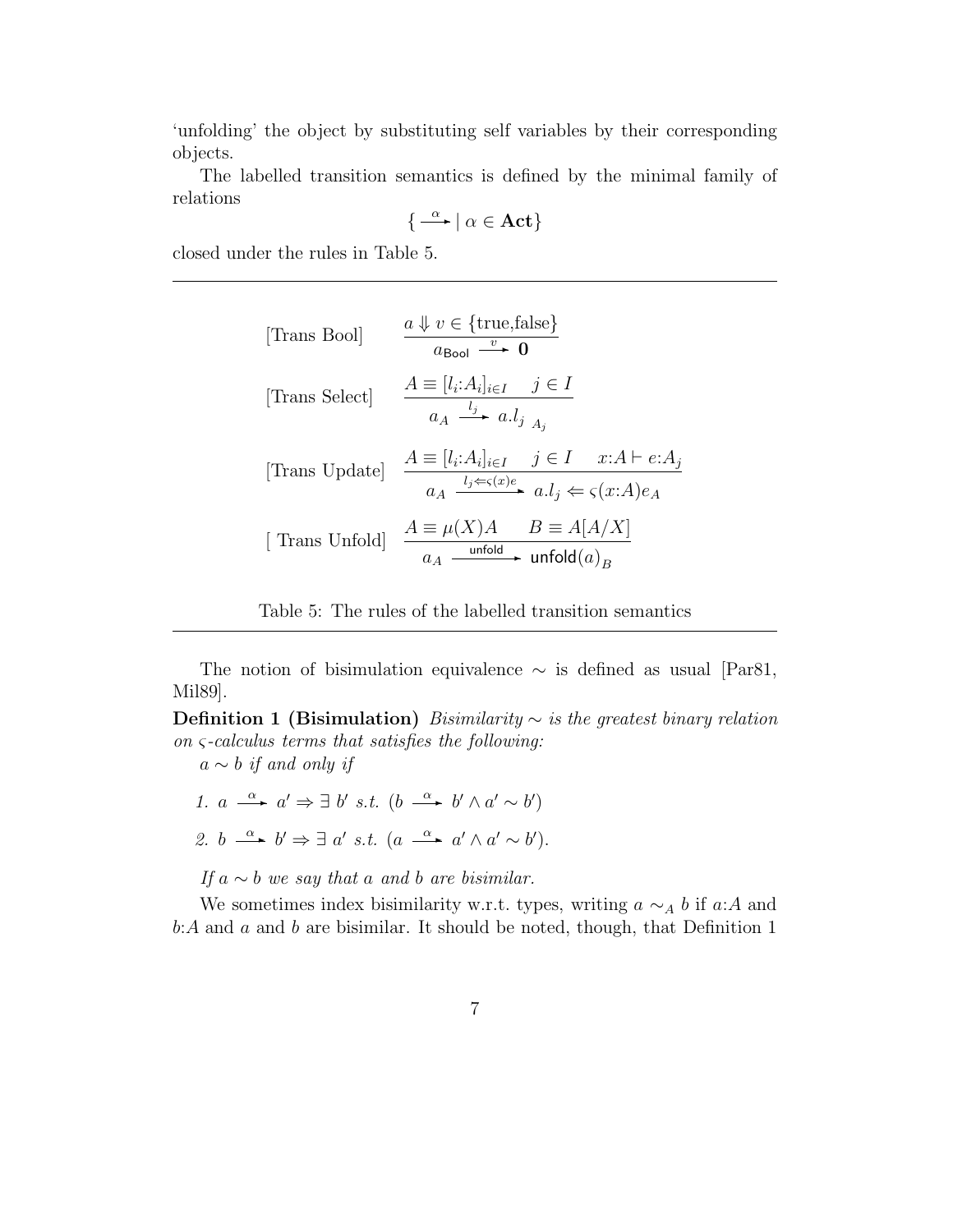not only relates terms  $a_A$  and  $b_A$  on their type A, but also on all of their supertypes. That is, if the subtype relation

$$
A \langle B_1 \langle B_2 \langle \cdots \langle B_n \rangle \rangle
$$

holds, then Definition 1 states that the following must hold:

 $a_A \sim b_A \Rightarrow a_{B_1} \sim b_{B_1}, \ldots, a_{B_n} \sim b_{B_n}$ 

In the following we refer to the bisimulation of Definition 1 as Gordon-Rees bisimulation or bisimulation in the sense of Gordon and Rees.

## **5 A logic for objects**

The logic we shall use is a version of the modal mu-calculus [Koz83] interpreted over the labelled transition system defined in the previous section. This logic also corresponds to the Hennessy-Milner logic of [HM85] extended with (local) recursive definitions [Largo].

#### **5.1 Syntax of formulae**

The set of mu-calculus formulae is given by

$$
F ::= F_1 \vee F_2 \mid F_1 \wedge F_2 \mid \langle \alpha \rangle F \mid [\alpha] F \mid X \mid \nu X.F \mid \mu X.F
$$
  
|\langle true \rangle t \mid \langle false \rangle t \mid t \mid ff  

$$
\alpha ::= l \mid \text{unfold} \mid l \Leftarrow \varsigma(x)e
$$

Here  $X$  ranges over the set of formula recursion variables **FormVar**.  $t$ and ff are atomic formulae, not to be confused with the boolean values of the ς-calculus. The modalities of the logic are indexed by the observations from the labelled transition semantics. Intuitively, a formula  $\langle \alpha \rangle F$  is true for an object o if o allows some observation  $\alpha$  such that F is true for the resulting object. Similarly, a formula  $\alpha$  F is true for the object o if all observations of  $\alpha$  will result in an object for which F is true. A syntactic constraint is imposed on the form of formulae including true and false, as the only way an object can allow a boolean observation is by terminating.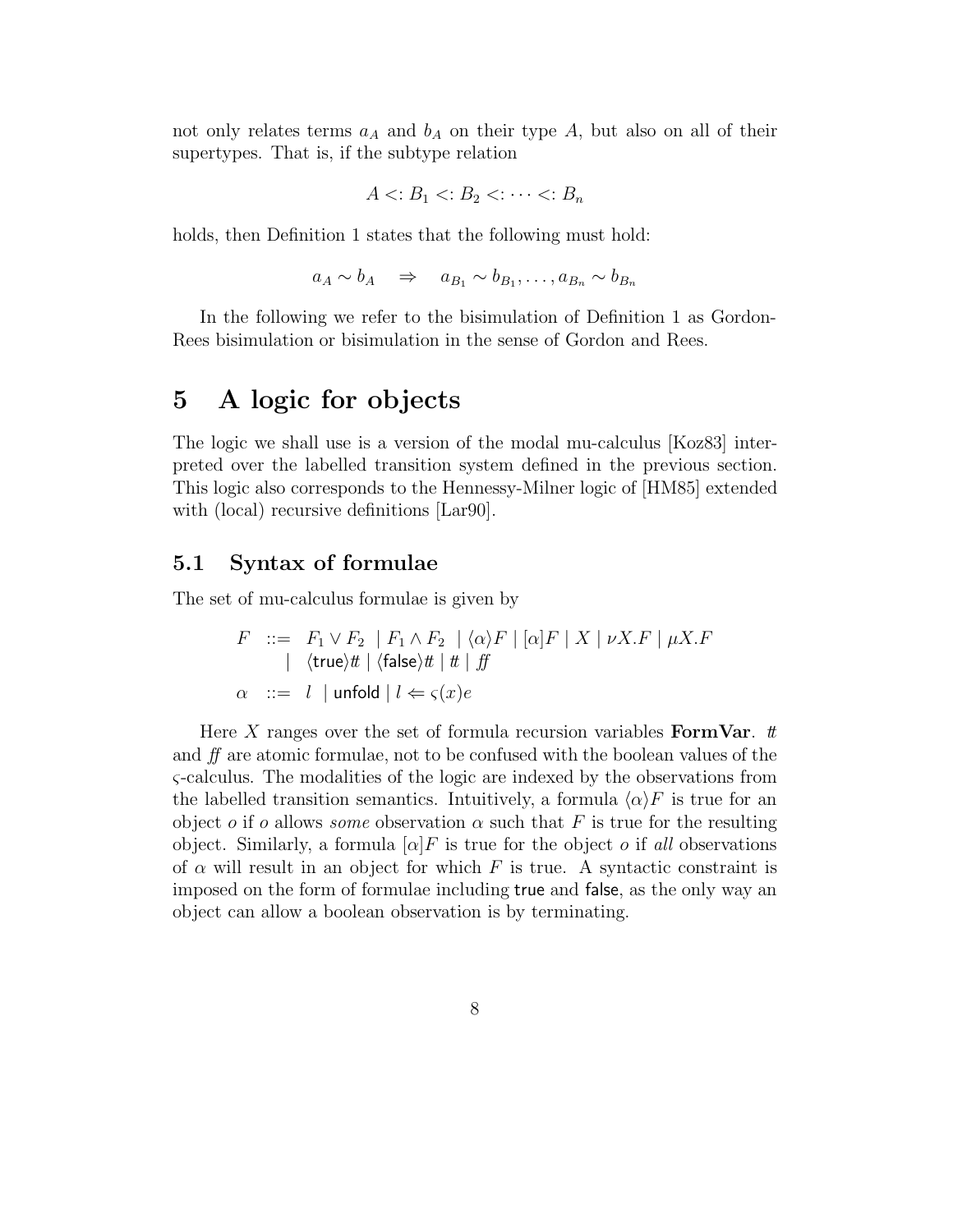#### **5.2 Semantics of formulae**

We interpret our logic over the labelled transition system of the previous section. If a formula  $F$  is true for an object  $a$ , we say that  $a$  satisfies  $F$ .

The denotation of a formula is the set of object terms that satisfy  $F$ . As formulae may contain free variables. the denotation of a formula is seen relative to an environment  $\sigma$  : **FormVar**  $\hookrightarrow$   $\mathcal{P}(\text{Obj})$  which for a given variable, returns the set of objects which satisfies the formula bound to that variable.

We can extend operations and predicates on sets of objects to environments. For any two environments  $\sigma_1, \sigma_2$  we write  $\sigma_1 \subseteq \sigma_2$  iff for all variables we have that  $\sigma_1(X) \subseteq \sigma_2(X)$ . If S is a set of objects, we write  $\sigma \subseteq S$  if for all X we have that  $\sigma(X) \subseteq S$ . Similarly,  $\sigma_1 \cup \sigma_2$  is the environment  $\sigma$  such that  $\sigma(X) = \sigma_1(X) \cup \sigma_2(X)$ .

The semantics of formula not using the recursion operators can then be defined as:

$$
[\![t]\!] \sigma = \text{Obj}
$$
\n
$$
[\![f]\!] \sigma = \emptyset
$$
\n
$$
[\![F_1 \vee F_2]\!] \sigma = [\![F_1]\!] \sigma \cup [\![F_2]\!] \sigma
$$
\n
$$
[\![\neg F]\!] \sigma = \text{Obj} \setminus [\![F]\!] \sigma
$$
\n
$$
[\![X]\!] \sigma = \sigma(X)
$$
\n
$$
[\![\langle l \rangle F]\!] \sigma = \{a \mid \exists b : a \xrightarrow{l} b \text{ and } b \in [\![F]\!] \sigma\}
$$
\n
$$
[\![\langle l \rangle F]\!] \sigma = \{a \mid \forall b \text{ with } a \xrightarrow{l} b : b \in [\![F]\!] \sigma\}
$$
\n
$$
[\![\langle l \Leftarrow \varsigma(x)a \rangle F]\!] \sigma = \{a \mid \exists b : a \xrightarrow{l \Leftarrow \varsigma(x)a} b \text{ and } b \in [\![F]\!] \sigma\}
$$
\n
$$
[\![\langle l \Leftarrow \varsigma(x)a \rangle F]\!] \sigma = \{a \mid \forall b \text{ with } a \xrightarrow{l \Leftarrow \varsigma(x)a} b : b \in [\![F]\!] \sigma\}
$$

The operators  $\nu X.F$  and  $\mu X.F$  are local recursion operators. For any recursive formula  $\nu X.F$  or  $\mu X.F$  we define a *declaration function* 

$$
\mathcal{D}_F: (\mathbf{FormVar} \hookrightarrow \mathcal{P}(\mathbf{Obj})) \to \mathcal{P}(\mathbf{Obj}) \text{ by } \mathcal{D}_F(\sigma) = \llbracket F \rrbracket \sigma
$$

Both recursion operators denote a solution to the equation  $X = F$ , that is, we want an environment  $\sigma$  such that  $[[X]]\sigma = [[F]]\sigma$ . A  $\sigma$  with this property is called a model.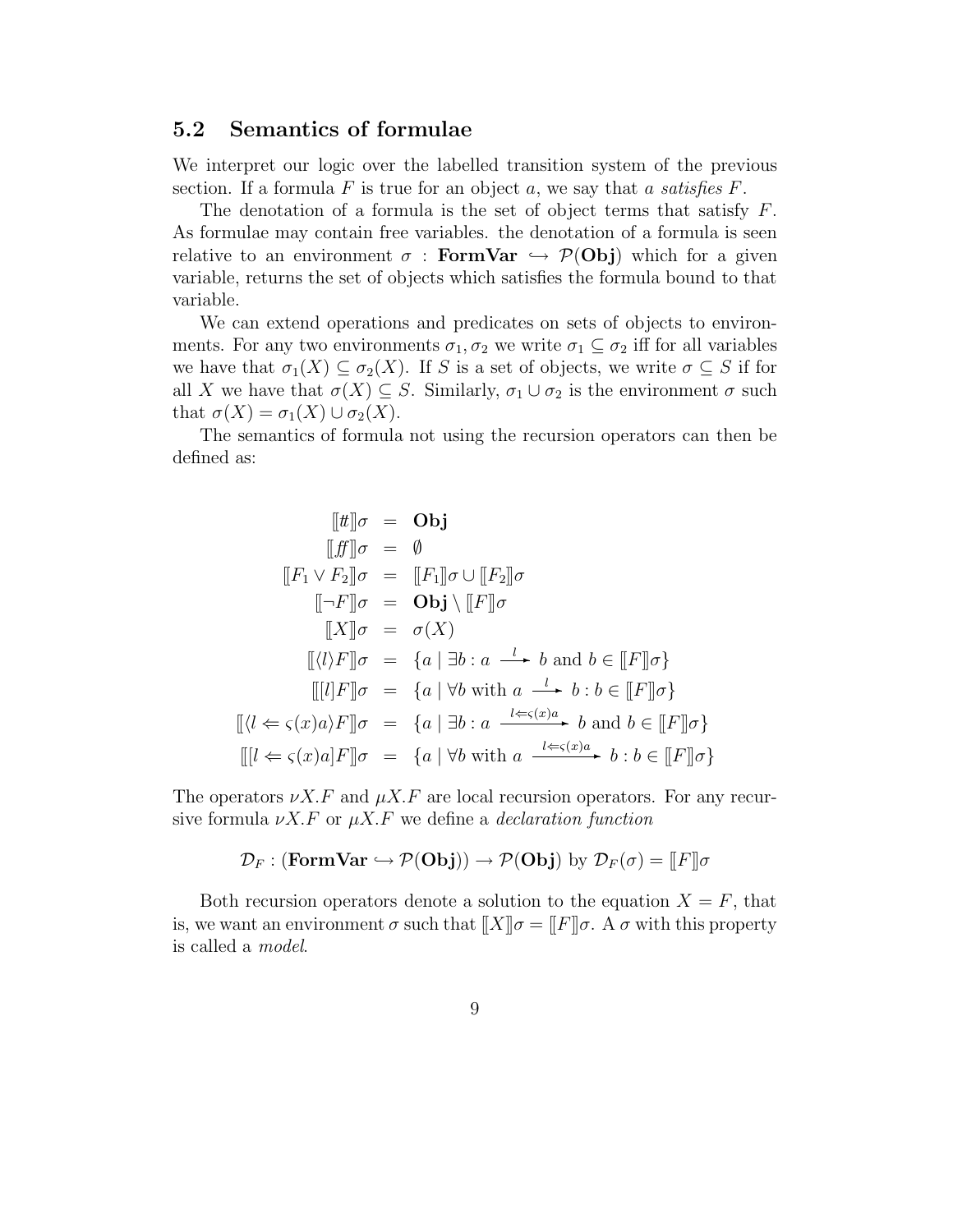One may easily show that (**FormVar**  $\rightarrow \mathcal{P}(\text{Obj})$ ,  $\subseteq$ ), the set of environments ordered under inclusion, constitutes a complete lattice and that the function  $\mathcal{D}_F$  is a monotonic function for any recursive formula  $\nu X.F$  or  $\mu X.F.$  Consequently, Tarski's fixedpoint theorem [Tar55] for complete lattices and monotonic functions, guarantees that models always exist for any recursive formula.

**Theorem 2 (Maximal and minimal model)** Given a recursive formula F of the form  $\nu X.F$  or  $\mu X.F$ , there exist models  $\sigma_{max}$  and  $\sigma_{min}$  given by:

$$
\sigma_{max} = \bigcup \{ \sigma \mid \sigma \subseteq \mathcal{D}_F(\sigma) \}
$$

$$
\sigma_{min} = \bigcap \{ \sigma \mid \mathcal{D}_F(\sigma) \subseteq \sigma \}
$$

 $\sigma_{max}$  is the maximal model w.r.t.  $\subseteq$  and  $\sigma_{min}$  is the minimal model w.r.t.  $\subseteq$ .

The *v*-operator is taken to indicate that we want the model  $\sigma_{max}$ , whereas the *ν*-operator is taken to indicate that we want the model  $\sigma_{min}$  and thus the semantics of the recursion operators is

$$
[\![\nu X.F]\!] \sigma = \sigma_{max}(X)
$$

$$
[\![\mu X.F]\!] \sigma = \sigma_{min}(X)
$$

From Theorem 2 we obtain the following definition of pre- and postmodels.

**Definition 3 (Pre- and post-models)** Given a formula  $\mu X.F$  or  $\nu X.F$ , an environment  $\sigma$  is a pre-model if  $\sigma \in {\sigma | \mathcal{D}_F(\sigma) \subseteq \sigma}.$   $\sigma$  is a post-model if  $\sigma \in {\sigma \mid \sigma \subseteq \mathcal{D}_F(\sigma)}.$ 

Consequently, Theorem 2 says that the semantics of a  $\nu$ -formula is the union of all its post-models and that the semantics of a  $\mu$ -formula is the intersection of all its pre-models. When relating types and logical properties, we are primarily interested in *maximal* models.

## **6 Specifying objects**

The modal mu-calculus is very powerful when used a temporal logic of labelled transition systems. It is well-known that the temporal modalities of the propositional branching time temporal logic CTL [Eme94] are expressible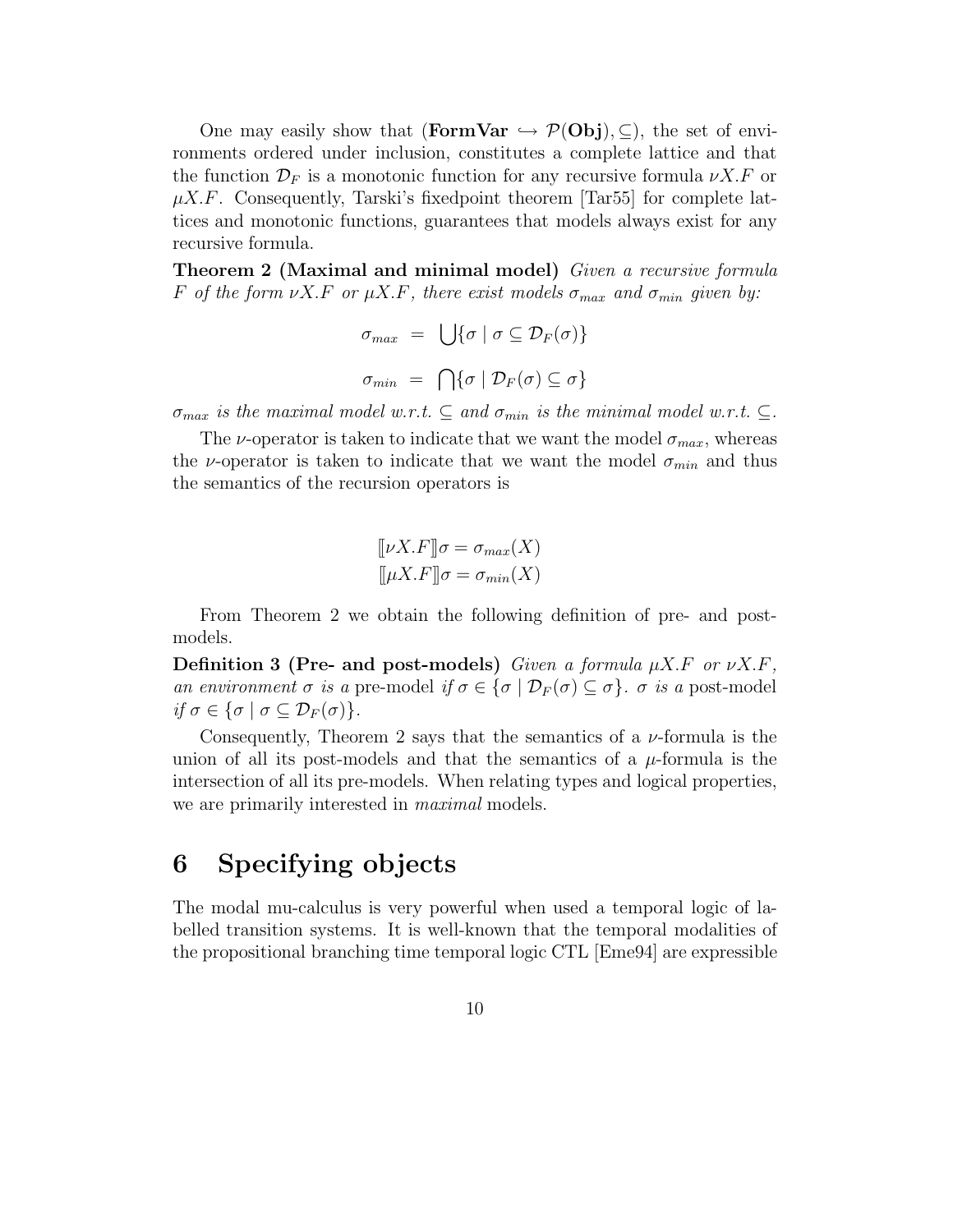within the mu-calculus (in fact, it can be shown that all of  $CTL^*$  [Eme94] can be expressed within the mu-calculus).

In this short section we shall describe how properties of  $\varsigma$ -calculus can be described this way. We let the set **Act** denote the set of possible observations; we write  $[\text{Act}]F$  as an abbreviation of  $\Lambda_{\alpha \in \text{Act}}[\alpha]F$  and similarly, we write  $\langle \textbf{Act} \rangle F$  as an abbreviation of  $\bigvee_{\alpha \in \textbf{Act}} \langle \alpha \rangle F$ .

The CTL temporal modalities can be defined as

$$
AGF = \nu X.F \wedge [\text{Act}]X
$$
  
\n
$$
EGF = \nu X.F \wedge ([\text{Act}]f] \vee \langle \text{Act} \rangle X)
$$
  
\n
$$
EFF = \mu X.F \wedge \langle \text{Act} \rangle X
$$
  
\n
$$
AFF = \mu X.F \wedge (\langle \text{Act} \rangle t \wedge [\text{Act}]X)
$$
  
\n
$$
U_{F,G}^s = \mu X.G \vee (F \wedge \langle \text{Act} \rangle t \wedge [\text{Act}]X)
$$
  
\n
$$
U_{F,G}^w = \nu X.G \vee (F \wedge [\text{Act}]X)
$$

The intuitive interpretation of these modalities is

- AGF: An object o satisfies  $\mathsf{AGF}, a \in [\![\mathsf{AG}]\!] \sigma_{max}$ , if F is satisfied by all states of any transition path of o.
- EGF**:** EGF is satisfied by an object o if there exists some transition path of a such that  $F$  is satisfied by all states of the path.
- **EFF:** The dual of  $AGF$ . An object o satisfies  $P_F$  if F is satisfied by some state along some transition path.
- AFF**:** Guarantees that F will sooner or later be true along any transition path.
- $U^{s}(F, G), U^{w}(F, G)$ : The meanings of  $U^{w}(F, G)$  and  $U^{w}(F, G)$  only differ slightly. The idea is that an object o satisfies  $\mathsf{U}^s(F,G)$  or  $\mathsf{U}^w(F,G)$  if F is satisfied by  $o$  until  $G$  at some point is satisfied. The difference is that  $\mathsf{U}^w(F,G)$  does not guarantee that G will ever be satisfied.  $\mathsf{U}^s(F,G)$  is called *strong until*, and  $U^{w}(F, G)$  weak until.

So notice that invariance properties are expressed using maximal recursion, whereas eventuality properties are expressed using minimal recursion.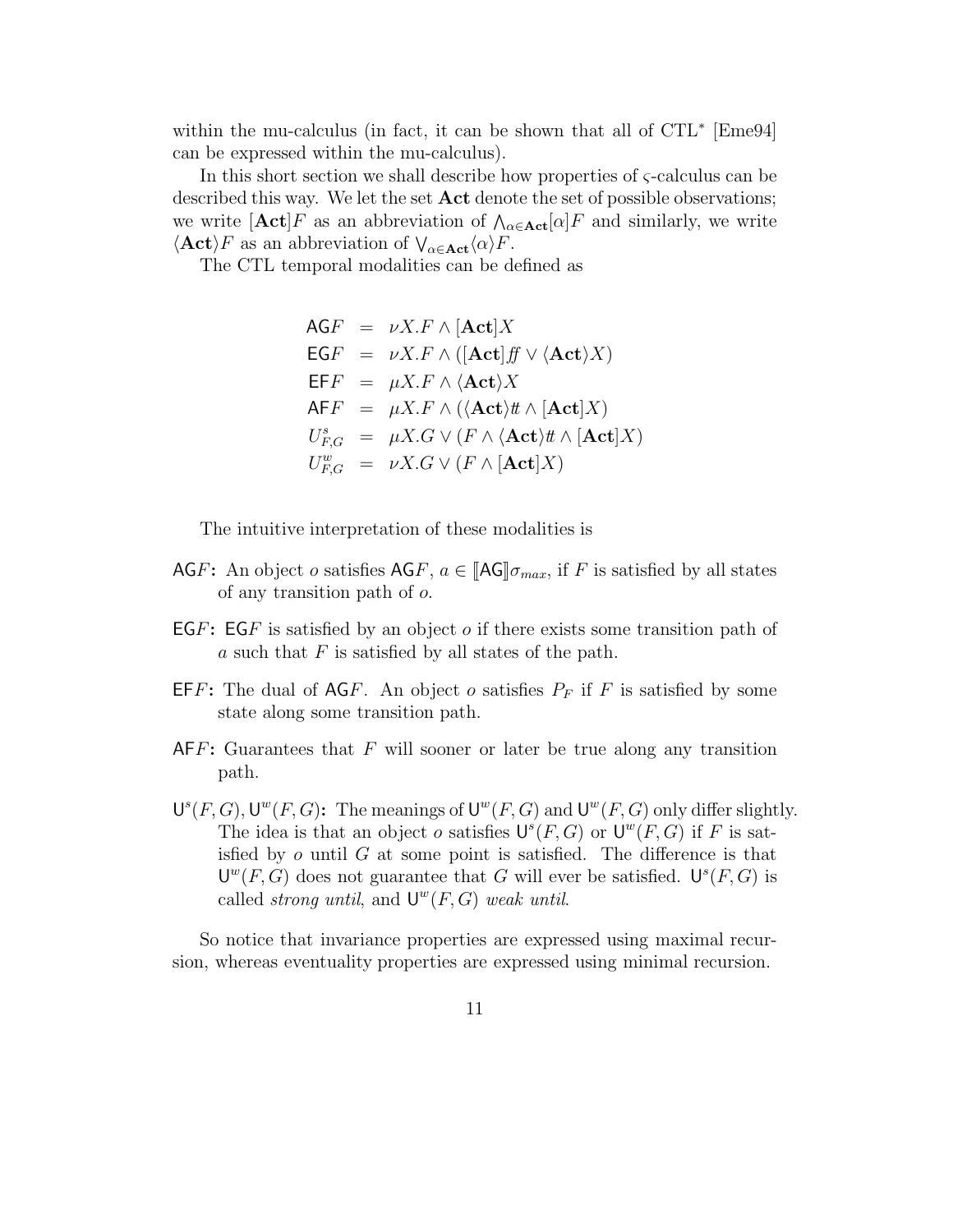The following example illustrates how an object can be specified using the CTL modalities:

**Example 1** In  $[AC96]$  a *calculator* object is described. The behaviour of the calculator can informally be stated as follows: Either one of the methods enter, add or sub can be invoked, which will result in a new calculator, or the method equals can be invoked resulting in termination. In the following let **Act** be defined as  $Act = {enter, add, sub}.$ 

The formula  $F$  shown below specifies the observations that must be allowed by a *calculator* object of recursive type. The formula G describes what must always hold about the methods *enter, add* and *sub* of the *calcu*lator object:

$$
F = \langle \text{unfold} \rangle \text{#} \land [\text{unfold}] \text{#} \land [\text{Act}] \text{#},
$$
  
\n
$$
G = ([add] \text{#} \land \langle add \rangle \text{#}) \lor ([sub] \text{#} \land \langle sub \rangle \text{#})
$$
  
\n
$$
\lor ([enter] \text{#} \land \langle enter \rangle \text{#}) \land [\text{unfold}] \text{#}.
$$

To express that it holds that  $F$  is satisfied until  $G$  at some point will be satisfied we use the connective "strong until" and write:

```
\mathsf{U}^s(F,G).
```
We write that  $\mathsf{U}^s(F,G)$  must always hold as

 $AGU<sup>s</sup>(F, G)$ 

The specification of the *calculator* object is then a combination of  $AGU^{s}(F, G)$ and the specification for the equals method:

$$
F_{eq} = \langle \text{unfold} \rangle([\text{equals}]t \land \langle \text{equals} \rangle t \land \land \langle \text{equals} \rangle t \land \langle \text{equals} \rangle t \land \langle \text{equals} \rangle t \land \langle \text{equals} \rangle t \land \langle \text{equals} \rangle t \land \langle \text{equals} \rangle t \land \langle \text{equals} \rangle t \land \langle \text{equals} \rangle t \land \langle \text{equals} \rangle t \land \langle \text{equals} \rangle t \land \langle \text{equals} \rangle t \land \langle \text{equals} \rangle t \land \langle \text{equals} \rangle t \land \langle \text{equals} \rangle t \land \langle \text{equals} \rangle t \land \langle \text{equals} \rangle t \land \langle \text{equals} \rangle t \land \langle \text{equals} \rangle t \land \langle \text{equals} \rangle t \land \langle \text{equals} \rangle t \land \langle \text{equals} \rangle t \land \langle \text{equals} \rangle t \land \langle \text{equals} \rangle t \land \langle \text{equals} \rangle t \land \langle \text{equals} \rangle t \land \langle \text{equals} \rangle t \land \langle \text{equals} \rangle t \land \langle \text{equals} \rangle t \land \langle \text{equals} \rangle t \land \langle \text{equals} \rangle t \land \langle \text{equals} \rangle t \land \langle \text{equals} \rangle t \land \langle \text{equals} \rangle t \land \langle \text{equals} \rangle t \land \langle \text{equals} \rangle t \land \langle \text{equals} \rangle t \land \langle \text{equals} \rangle t \land \langle \text{equals} \rangle t \land \langle \text{equals} \rangle t \land \langle \text{equals} \rangle t \land \langle \text{equals} \rangle t \land \langle \text{equals} \rangle t \land \langle \text{equals} \rangle t \land \langle \text{equals} \rangle t \land \langle \text{equals} \rangle t \land \langle \text{equals} \rangle t \land \langle \text{equals} \rangle t \land \langle \text{equals} \rangle t \land \langle \text{equals} \rangle t \land \langle \text{equals} \rangle t \land \langle \text{equals} \rangle t \land \langle \text{equals} \rangle t \land \langle \text{equals} \rangle t \land \langle \text{equals} \rangle t \land \langle \text{equals} \rangle t \land \langle \text{equals} \rangle t \land \langle \text{equals} \rangle t \land \langle \text{equals} \rangle t \land \langle \text{equals} \rangle t \land \langle \text{؏} \text{using} \rangle t
$$

The final correctness specification looks as follows:

AGU<sup>s</sup> $(F, G) \vee F_{eq}$ .

 $\Box$ 

## **7 Types as logical formulae**

In this section we shall show an intimate correspondence between the types of  $Ob_{1\leq \mu}$  and the formulae of **Form**. Types are certain invariance properties and subtyping corresponds to inclusion between logical properties.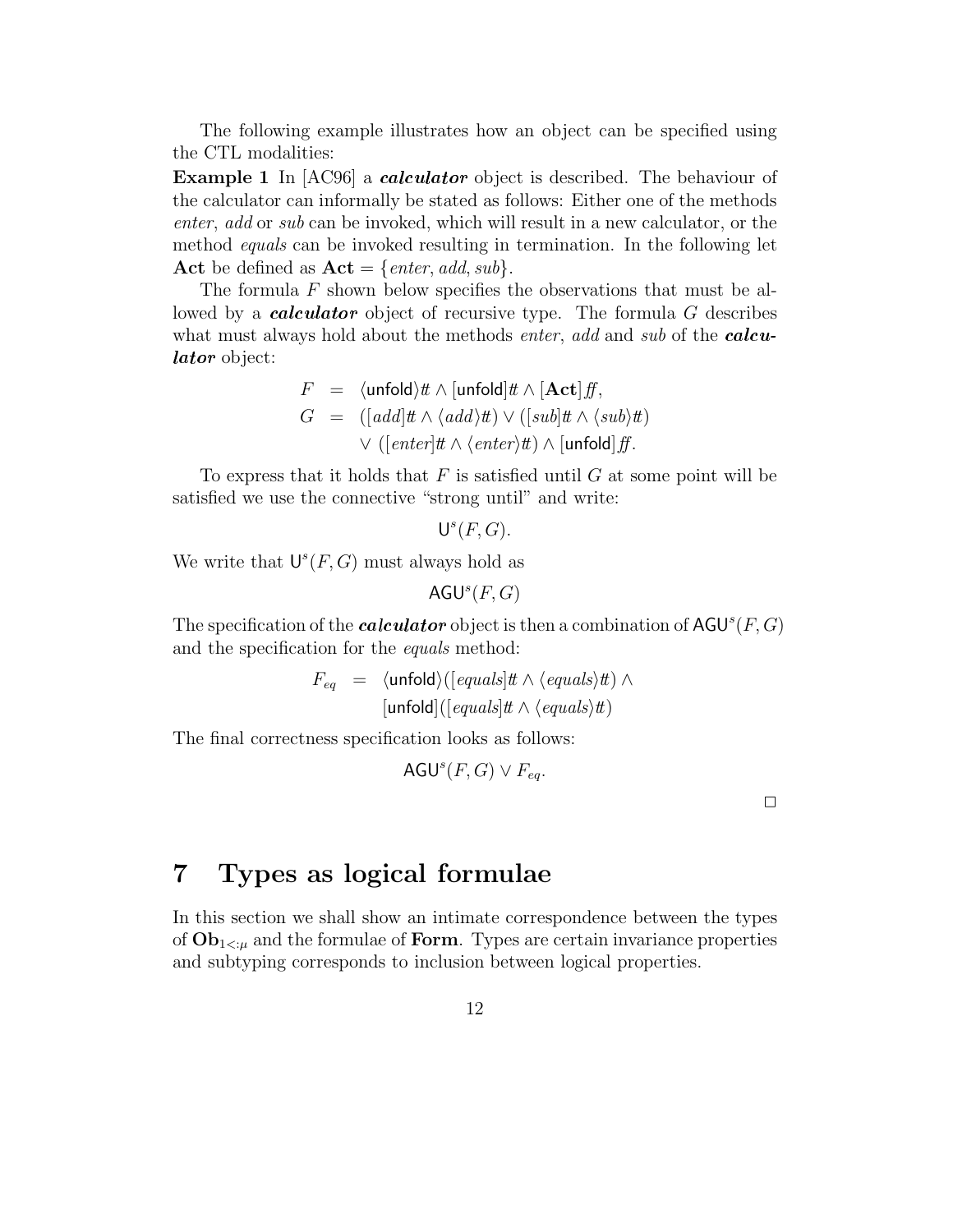#### **7.1 The translation**

In order to be able to express the typings of objects in our modal logic we introduce the atomic formula isBool, which is the logical formula corresponding to Bool. isBool has the following semantics:

$$
[\![\mathsf{isBool}]\!] \sigma = \{a \mid a \mathsf{:Bool}\}
$$

The reason for introducing a special atomic formula, which models the basic type Bool, is that the mu-calculus connectives alone cannot express that an object of type Bool will allow precisely the observations true or false – in order to achieve this, we would need infinite conjunctions. Further, the fact that an object of type Bool can diverge in the reduction semantics cannot be expressed. In other words, it seems reasonable that the base types should be modelled by atomic formulae.

Only certain formulae can occurs as the translations of  $\mathbf{Ob}_{1\leq \mu}$  types. We shall call such formulae type formulae. The abstract syntax of type formulae is as follows:

$$
\begin{array}{lcl} F & ::= & t & | & (\bigwedge_{i \in I} \langle l_i \rangle t(F_i)) \wedge (\bigwedge_{i \in I} [l_i] t(F_i)) & | & \text{isBool} \\ & & | & X & | & \nu X. \langle \text{unfold} \rangle t(F) \wedge [\text{unfold}] t(F) \end{array}
$$

We denote the set of type formulae by  $\mathbf{Form}_t$ .

We are now able to introduce the translation  $\mathcal{T}: \textbf{Type} \rightarrow \textbf{Form}_t$  from types to type formulae as follows:

$$
T(Top) = t
$$
  
\n
$$
T(Bool) = isBool
$$
  
\n
$$
T([l_i:A_i]_{i\in I}) = (\bigwedge_{i\in I} \langle l_i \rangle T(A_i)) \wedge (\bigwedge_{i\in I} [l_i] T(A_i))
$$
  
\n
$$
T(\mu(X)A) = \nu X. \langle \text{unfold} \rangle T(A) \wedge [\text{unfold}] T(A)
$$
  
\n
$$
T(X) = X
$$

Not surprisingly, the type  $Top$  is assigned the formulae  $t$ , since all typable objects have type (or supertype) Top. The type Bool is as a special case translated to the atomic formula isBool. The mu-calculus translation of an object type reflects the possible method invocations that can be performed with respect to objects of the object type. The specification for a recursive object type is an invariance property. It states that it must always be possible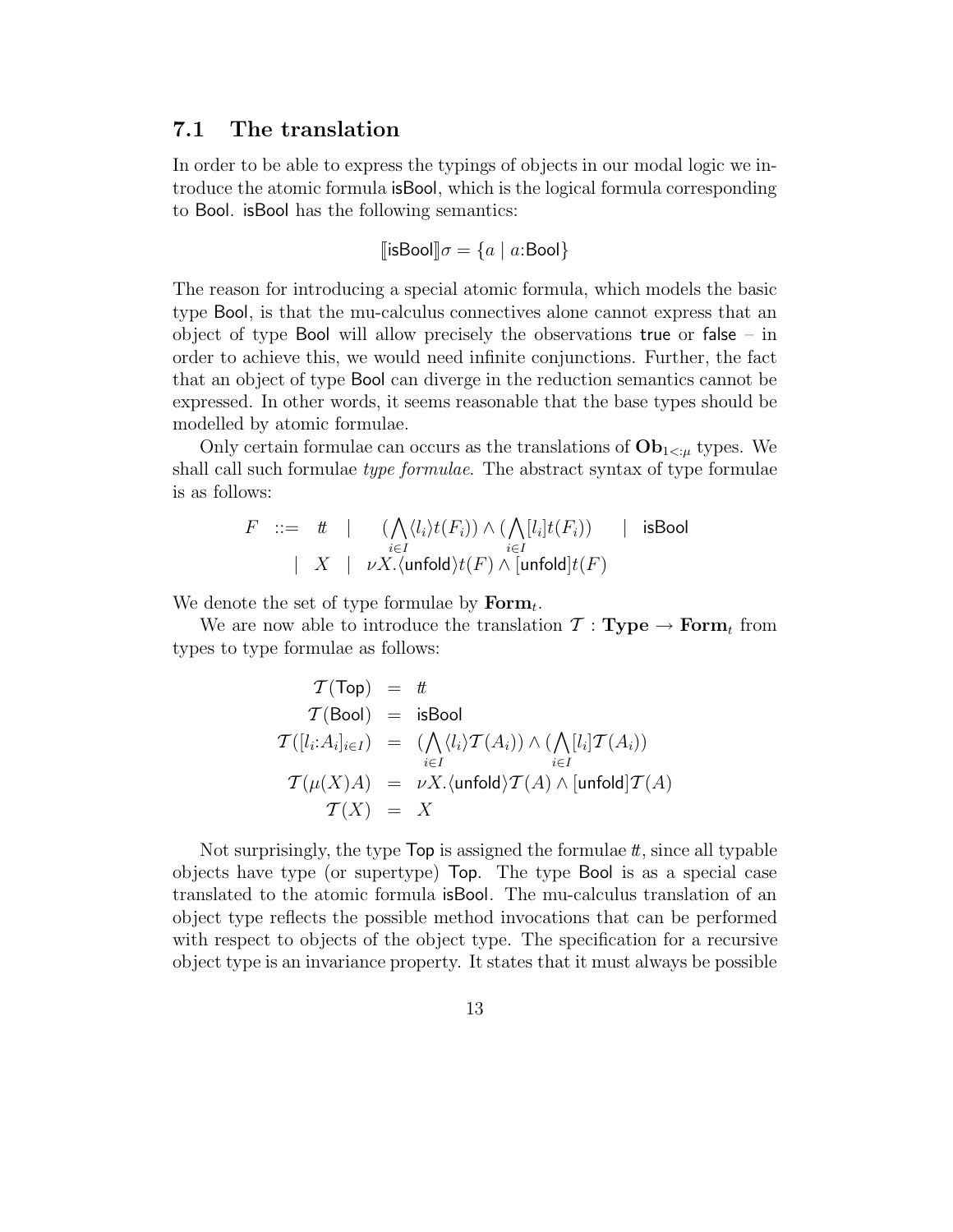to perform a transition on unfold leading to the specification for an object type, and that we must therefore consider the maximal interpretation of the logic formula. In other words, the  $\mu$  becomes a  $\nu$  when passing from types to formulae.

The translation defined by  $\mathcal T$  is similar to the notion of *characteristic* formula [IS94] for the typings of objects. It is not the case, though, that these characteristic formulae express all possible behaviours of objects. In particular, it is not possible to prove that the logic for object types fully characterizes the bisimulation of Gordon and Rees, as the types and thus the type formulae say nothing about the possibility of method overrides. (This is exemplified towards the end of this section.)

#### **7.2 Soundness and completeness of the translation**

The translation presented here is correct in a very precise sense. In order to express this, we need to formulate the logic counterparts of the typability notions. Definition 4 expresses the notion of subtyping with respect to the modal formulae for types.

**Definition 4** Let  $A, B \in Type$  and  $\Gamma$  some well formed environment. We say that  $\Gamma$  models the subtyping relation  $A \leq B$  written

$$
\Gamma \models A \lt: B
$$

if for some post-model  $\sigma$  it holds that  $T(A)\mathbb{I}\sigma \subseteq T(B)\mathbb{I}\sigma$  and  $\sigma(X) \subseteq$  $[\![\mathcal{T}(C)]\!] \sigma$  for all  $(X \leq: C) \in \Gamma$ .

Lemma 5 relates the standard subtype judgments, which are of the form  $\Gamma \vdash A \lt: B$ , to the inclusion relation between logical properties. The lemma is interesting in its own right and is also going to be useful in the proof of Theorem 6.

**Lemma 5** Let  $A, B \in Type$ ,  $\Gamma$  some well formed environment and  $\Gamma \vdash A \leq \Gamma$ B. Then  $\Gamma \models A \leq B$ .

**Proof.** By induction in the proof tree of  $\Gamma \vdash A \lt: B$ , that is, by inspecting the rules for subtyping.

**Sub Refl:** It follows directly that  $[\![\mathcal{T}(A)]\!] \sigma \subseteq [\![\mathcal{T}(A)]\!] \sigma$ .

**Sub Top:** Since  $[\mathcal{T}(\mathsf{Top})] \sigma = \mathsf{Obj}$  it must hold that  $[\mathcal{T}(A)] \sigma \subseteq [\mathcal{T}(\mathsf{Top})] \sigma$ for all types  $A \in \textbf{Type}$ .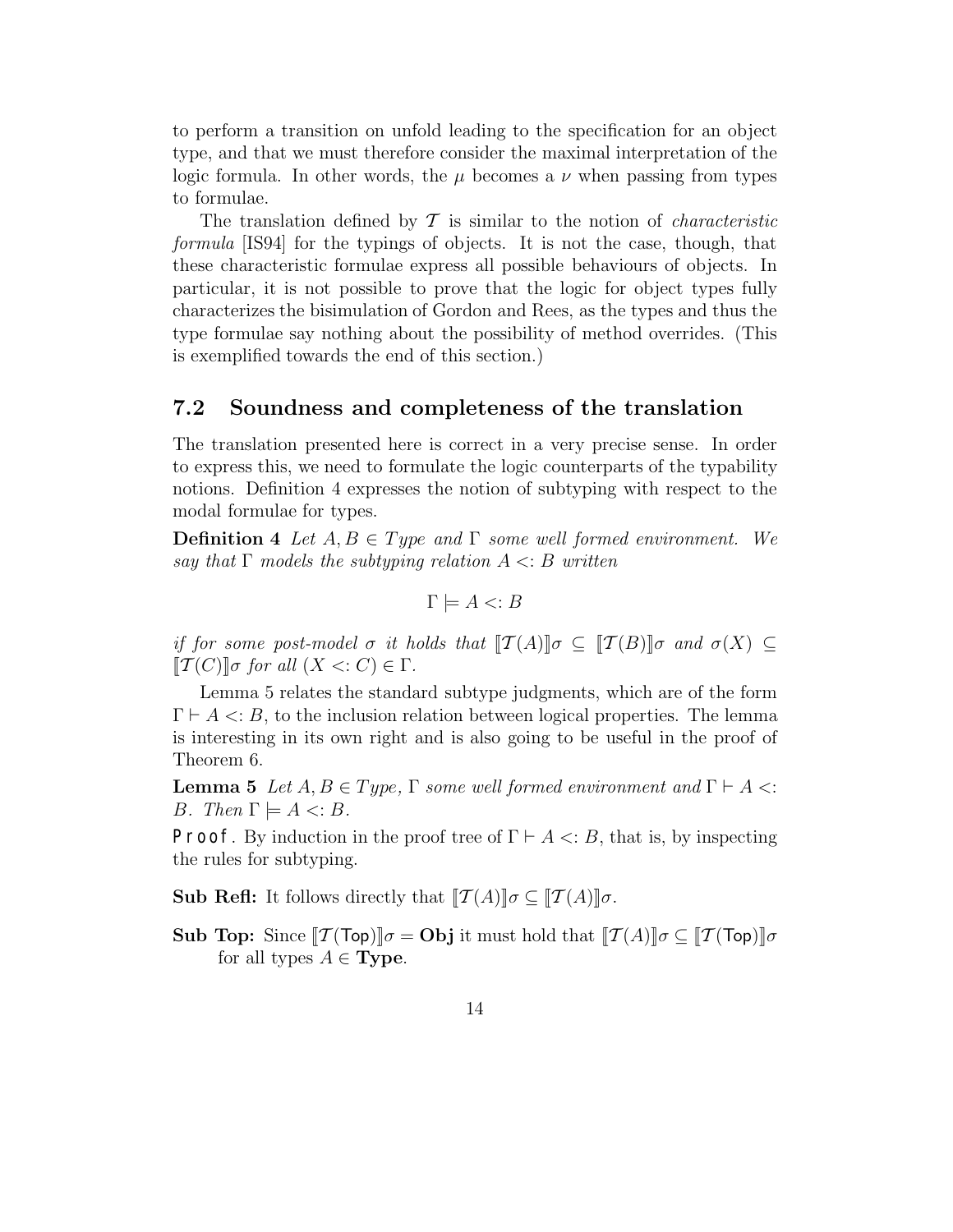- **Sub Object:** Let  $[l_i: A_i]_{i \in I} < [l_i: A_i]_{i \in J}$  for some indexing sets I, J for which it holds that  $J \subseteq I$ . By definition of t,  $\mathcal{T}([l_i:A_i]_{i\in I})$  must impose at least the same restrictions on objects as  $\mathcal{T}([l_i:A_i]_{i\in J})$ . It follows that  $[[[l_i:A_i]_{i\in I}]]\sigma \subseteq [[l_i:A_i]_{i\in J}]]\sigma.$
- **Sub** X**:** Follows from the well formedness of Γ.
- **Sub Rec:** Assume there is a post-model  $\sigma$  such that  $\sigma(X) \subseteq \llbracket \mathcal{T}(C) \rrbracket \sigma$  for all  $X \leq C \in \Gamma$ ,  $\sigma(X_1) \subseteq \sigma(X_2)$  and  $\llbracket \mathcal{T}(A) \rrbracket \sigma \subseteq \llbracket \mathcal{T}(B) \rrbracket \sigma$ . We must find a post-model  $\sigma'$  such that  $\sigma'(X) \subseteq [T(A)]\sigma$  for all  $X \leq: C \in \Gamma$ and  $[\![\mathcal{T}(\mu X_1.A)]\!] \sigma \subseteq [\![\mathcal{T}(\mu X_2.B)]\!] \sigma$ . Take  $\sigma'$  defined by

$$
\sigma'(X) = \begin{cases} \sigma(X_1) \cup [\![\mathcal{T}(A)]\!] \sigma & \text{if } X = X_1 \\ \sigma(X_2) \cup [\![\mathcal{T}(B)]\!] \sigma & \text{if } X = X_2 \\ \sigma(X) & \text{otherwise} \end{cases}
$$

By the assumptions  $[\![\mathcal{T}(\mu X_1.A)]\!] \sigma' \subseteq [\![\mathcal{T}(\mu X_2.B)]\!] \sigma'.$  Thus, we only need to check that  $\sigma'$  is a post-model, i.e. that

$$
\sigma'(X_1) \subseteq [\![\mathcal{T}(A)]\!] \sigma'
$$
 and  $\sigma'(X_2) \subseteq [\![\mathcal{T}(B)]\!] \sigma'$ .

By definition of  $\sigma'$ ,  $\sigma(X) \subseteq \sigma'(X)$  for all X. Then, since [i.] is monotonic on  $\sigma$  it must hold that  $\llbracket F \rrbracket \sigma \subseteq \llbracket F \rrbracket \sigma'$  for all  $F \in \text{Form}_t$ .

 $\Box$ 

We want our translation to be sound and complete with respect to the usual typings of objects. In particular we wish to prove a statement resembling

$$
\Gamma \vdash a:A \quad \Leftrightarrow \quad a \in [\![\mathcal{T}(A)]\!] \sigma
$$

for some  $\Gamma$  and  $\sigma$ . It turns out that this is possible, if we assume certain properties of the typing environment  $\Gamma$ . Theorem 6 gives us the soundness of our translation.

**Theorem 6 (Soundness)** Let  $a \in \textbf{Ob}_{1 \leq \mu}$ ,  $A, B \in Type$  and  $\Gamma \vdash a:A$ , where  $\Gamma$  is some well formed environment. If it holds that  $(x:B) \in \Gamma$  implies  $\llbracket x \rrbracket \sigma \in \llbracket \mathcal{T}(B) \rrbracket \sigma$  for all  $x \in \text{dom}(\Gamma)$  and some post-model  $\sigma$ , then  $a \in \llbracket \mathcal{T}(A) \rrbracket \sigma.$ 

**Proof.** By induction in the proof tree of  $\Gamma \vdash a:A$ .

**Val True:** Obviously true  $\in$   $[T(\text{Bool})]\sigma$ , since by [Trans Bool ] true  $\frac{true}{n}$  0.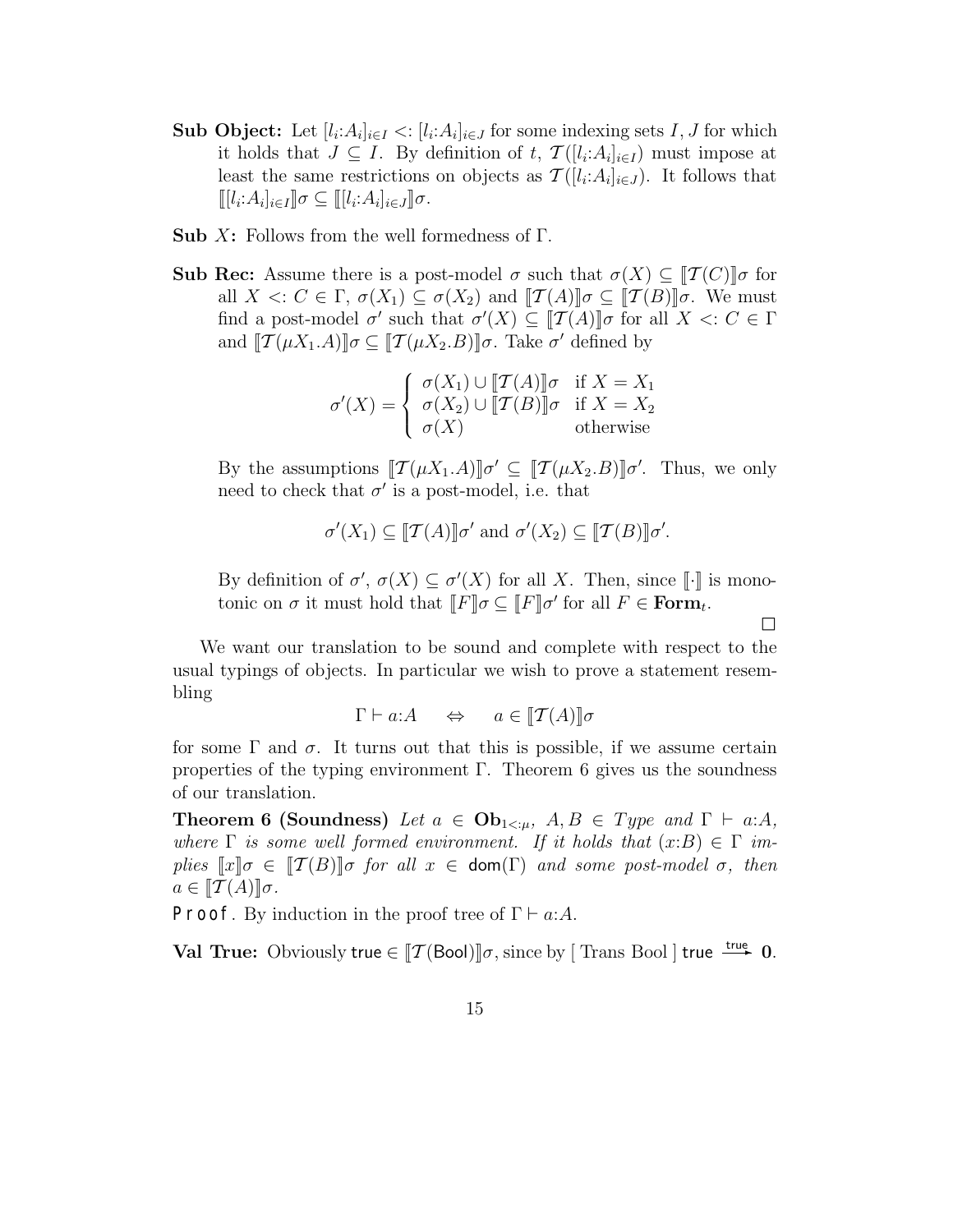**Val False:** Similar.

**Val Subsumption:** We have that  $a \in [T(A)]\sigma$  and  $[T(A)]\sigma \subseteq [T(B)]\sigma$ . Then by Lemma 5 it must hold that  $a \in [T(B)] \sigma$ .

**Val Select:** Assume that  $a \in [T([l_i:A_i]_{i\in I})] \sigma$ . Then it is also the case that

$$
a \in [[(\bigwedge_{i \in I} \langle l_i \rangle \mathcal{T}(A_i)) \wedge (\bigwedge_{i \in I} [l_i] \mathcal{T}(A_i))] \sigma.
$$

By the transition rule [ Trans Select ] and the semantics of  $\langle l_i \rangle F$  it is given that  $a.l_j \in [\![\mathcal{T}(A_j)]\!] \sigma$  for all  $j \in I$ .

**Val Unfold:** Assume that  $a \in [T(\mu(X)A)]\sigma$ . Then it is also the case that

$$
a \in [X \Rightarrow \langle \text{unfold} \rangle \mathcal{T}(A) \land [\text{unfold}] \mathcal{T}(A)] \sigma.
$$

This implies that

$$
a \in [[\langle \mathsf{unfold} \rangle \mathcal{T}(A) \land [\mathsf{unfold}] \mathcal{T}(A)] \sigma.
$$

Since  $\sigma$  is a post-model it must hold that unfold $(a) \in [T(A)]\sigma$ , since by [ Trans Unfold ]  $a_{\mu(X)A} \xrightarrow{\text{unfold}} \text{unfold}(a)_A$ .

 $\Box$ 

The completeness of the translation is given by Theorem 7.

**Theorem 7** Let  $a \in \mathbf{Ob}_{1 \leq \mu}$  and  $F \in \mathbf{Form}_t$ . If  $a \in [F]$  then there exists a type A such that  $\emptyset \vdash a:A$ , where  $\mathcal{T}(A) = F$ .

Proof. By induction on the possible forms of F.

**Top:** If  $F = t$  then it must hold that a: **Top**, where  $\mathcal{T}(\text{Top}) = t$ .

**Bool.** If  $F =$  is Bool then, obviously, a: Bool. where  $T($  Bool.  $\equiv$  is Bool.

**Object:** Assume that

$$
F = (\bigwedge_{i \in I} \langle l_i \rangle \mathcal{T}(A_i)) \wedge (\bigwedge_{i \in I} [l_i] \mathcal{T}(A_i)).
$$

It must be the case that a can perform the transitions  $a \xrightarrow{l_i} a.l_i$ , where  $a.l_i \in [T(A_i)]\sigma$ , for all  $i \in I$ . That is, a must at least have the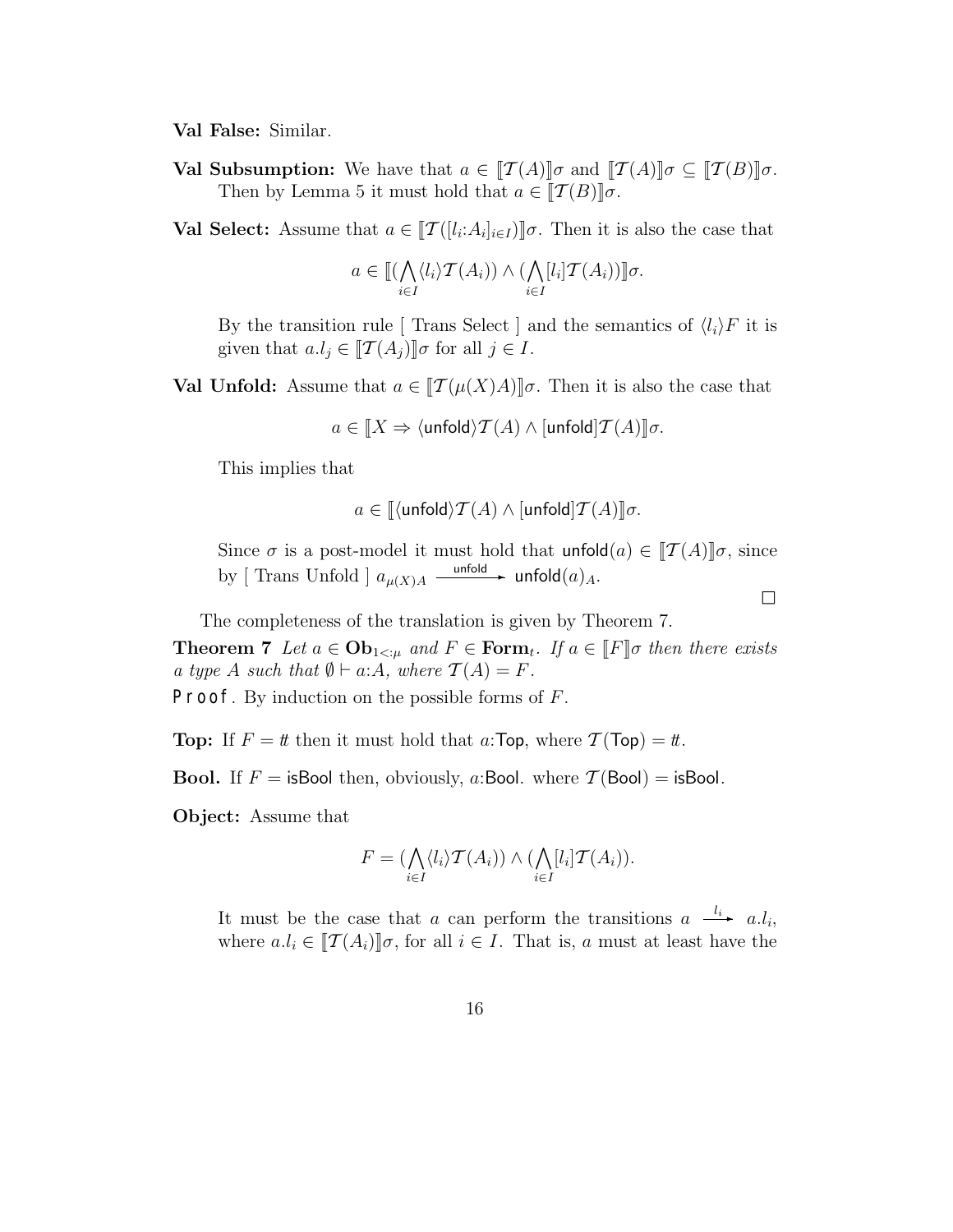type  $[l_i: A_i]_{i\in I}$ . We do not know if a may have further possibilities for transitions,  $a \stackrel{l_j}{\longrightarrow} a.l_j$  for  $j \in J$ ,  $I \cap J = \emptyset$ , which results in the typing

 $[l_i:A_i, l_j:A_j]_{i\in I\cup J}$ 

but we do not care about this, since

$$
[l_i: A_i, l_j: A_j]_{i \in I \cup J} < : [l_i: A_i]_{i \in I}.
$$

**Unfold:** Assume that

$$
F = X \Rightarrow \langle \mathsf{unfold} \rangle \mathcal{T}(A) \land [\mathsf{unfold}] \mathcal{T}(A).
$$

Then, obviously,  $a:\mu(X)A$ .

**Var:** Trivial.

As mentioned earlier, the characteristic formulae for object types do not fully characterize the bisimulation equivalence of objects due to Gordon and Rees. This is due to the fact that the typing of an object does not take into account the possible method overrides that can be performed on the object. In fact it is possible, with respect to an object, to do infinitely many method overrides. That is, the  $\varsigma$ -calculus is not finite branching. This lack of information about the possible behaviour of an object carries through to the type formulae.

**Example 2** Consider the two objects:

$$
a = [l_1 = true, l_2 = false]
$$
  

$$
b = [l_1 = true, l_2 = \varsigma(x:A) \ x.l_1]
$$

Both have the type

$$
A = [l_1:\text{Bool}, l_2:\text{Bool}],
$$

and supertypes  $B$  and  $C$ :

$$
B = [l_1:\text{Bool}],
$$
  

$$
C = [l_2:\text{Bool}]
$$

It can be shown that  $a \sim_B b$  and  $a \sim_C b$  but  $a \not\sim_A b$ , since after the method overrides  $a.l_1 \Leftarrow \varsigma(x)x.l_2$  and  $b.l_1 \Leftarrow \varsigma(x)x.l_2$ , a converges while b diverges.

 $\Box$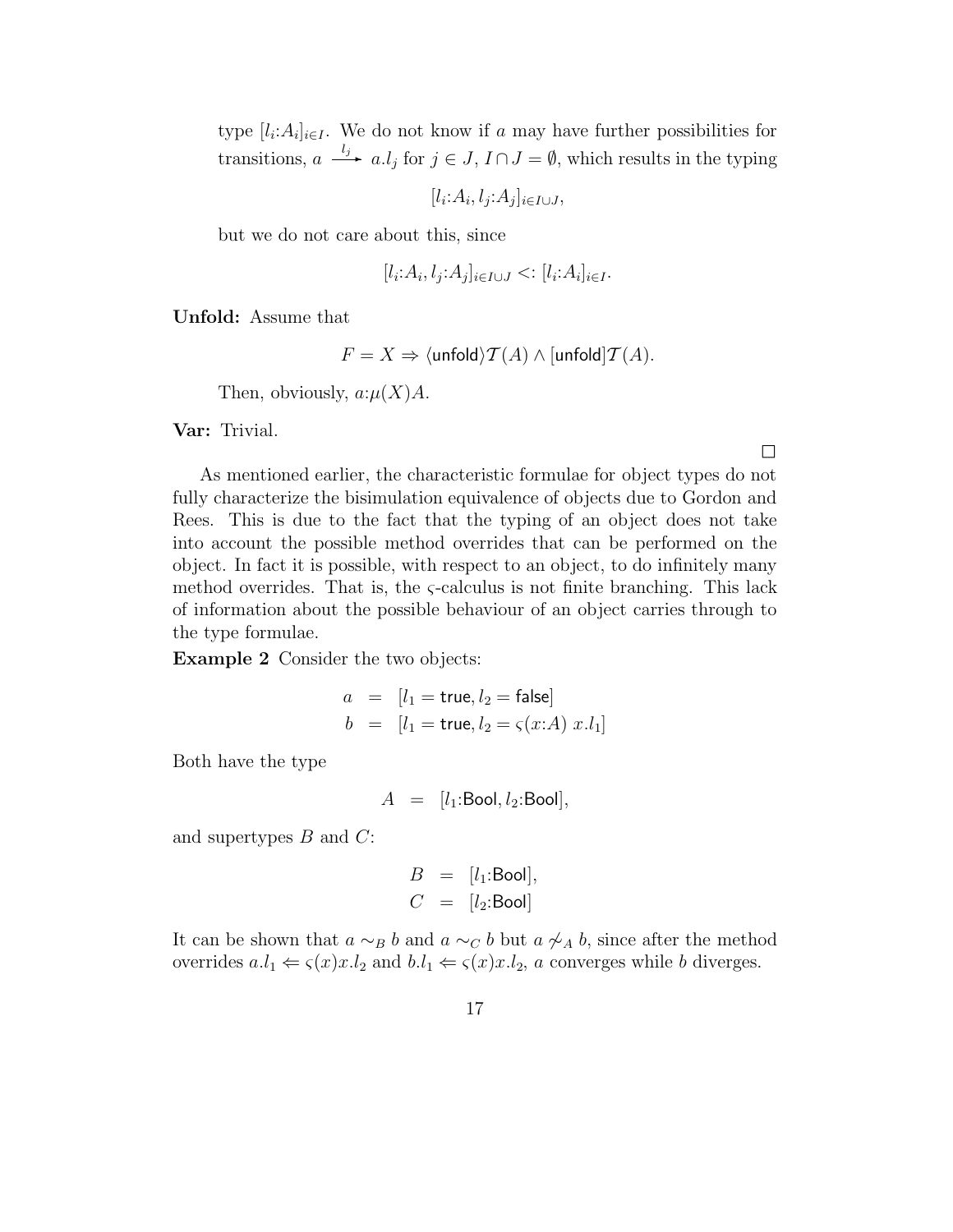The encodings of  $A, B$  and  $C$  look as follows

$$
\mathcal{T}(A) = (\langle l_1 \rangle \mathcal{T}(\text{Bool}) \wedge \langle l_2 \rangle \mathcal{T}(\text{Bool}) ) \wedge ([l_1] \mathcal{T}(\text{Bool}) \wedge [l_2] \mathcal{T}(\text{Bool}) )
$$
\n
$$
= (\langle l_1 \rangle \text{isBool} \wedge \langle l_2 \rangle \text{isBool} ) \wedge ([l_1] \text{isBool} \wedge [l_2] \text{isBool} )
$$
\n
$$
\mathcal{T}(B) = \langle l_1 \rangle \mathcal{T}(\text{Bool}) \wedge [l_1] \mathcal{T}(\text{Bool})
$$
\n
$$
= \langle l_1 \rangle \text{isBool} \wedge [l_1] \text{isBool}
$$
\n
$$
\mathcal{T}(C) = \langle l_2 \rangle \mathcal{T}(\text{Bool}) \wedge [l_2] \mathcal{T}(\text{Bool})
$$
\n
$$
= \langle l_2 \rangle \text{isBool} \wedge [l_2] \text{isBool}
$$

If the type formulae should characterize Gordon-Rees bisimulation, then it should be the case that  $a,b \in [T(B)]\sigma$  and  $a,b \in [T(C)]\sigma$ , but  $a,b \notin$  $[\![\mathcal{T}(A)]\!]$ σ. Obviously this is not the case, since  $a, b \in [\![\mathcal{T}(A)]\!]$ σ.  $\Box$ 

### **8 Conclusions and further work**

In this paper we have described how certain properties of  $\zeta$ -calculus terms can be described within the modal mu-calculus. A natural next step is to investigate how one can use the mu-calculus to verify interesting properties of objects. The notion of model checking, that is, algorithmically checking whether a term satisfies a given modal formula [SW89], is already well understood in the context of process calculi. It remains to be seen how far we can proceed within the ς-calculus.

We have also shown a correspondence between the type system  $\mathbf{Ob}_{1 \leq u}$ for the ς-calculus and the modal mu-calculus, which captures both type assignment and subtyping.

A natural question is how much further we can go in this direction. We can easily deal with arrow types, if we introduce a simple notion of intuitionistic implication into our logic. Let us say that  $F$  implies  $G$  for some object  $\sigma$  if  $\sigma$  is an object abstraction which, whenever given an argument satisfying the property  $F$  becomes an object satisfying the property  $G$ .

$$
[\![F\Rightarrow G]\!] \sigma = \{o \mid \forall o' \in [\![F]\!] \sigma : oo' \in [\![G]\!] \sigma\}
$$

We then get

$$
\mathcal{T}(A_1 \to A_2) = \mathcal{T}(A_1) \Rightarrow \mathcal{T}(A_2)
$$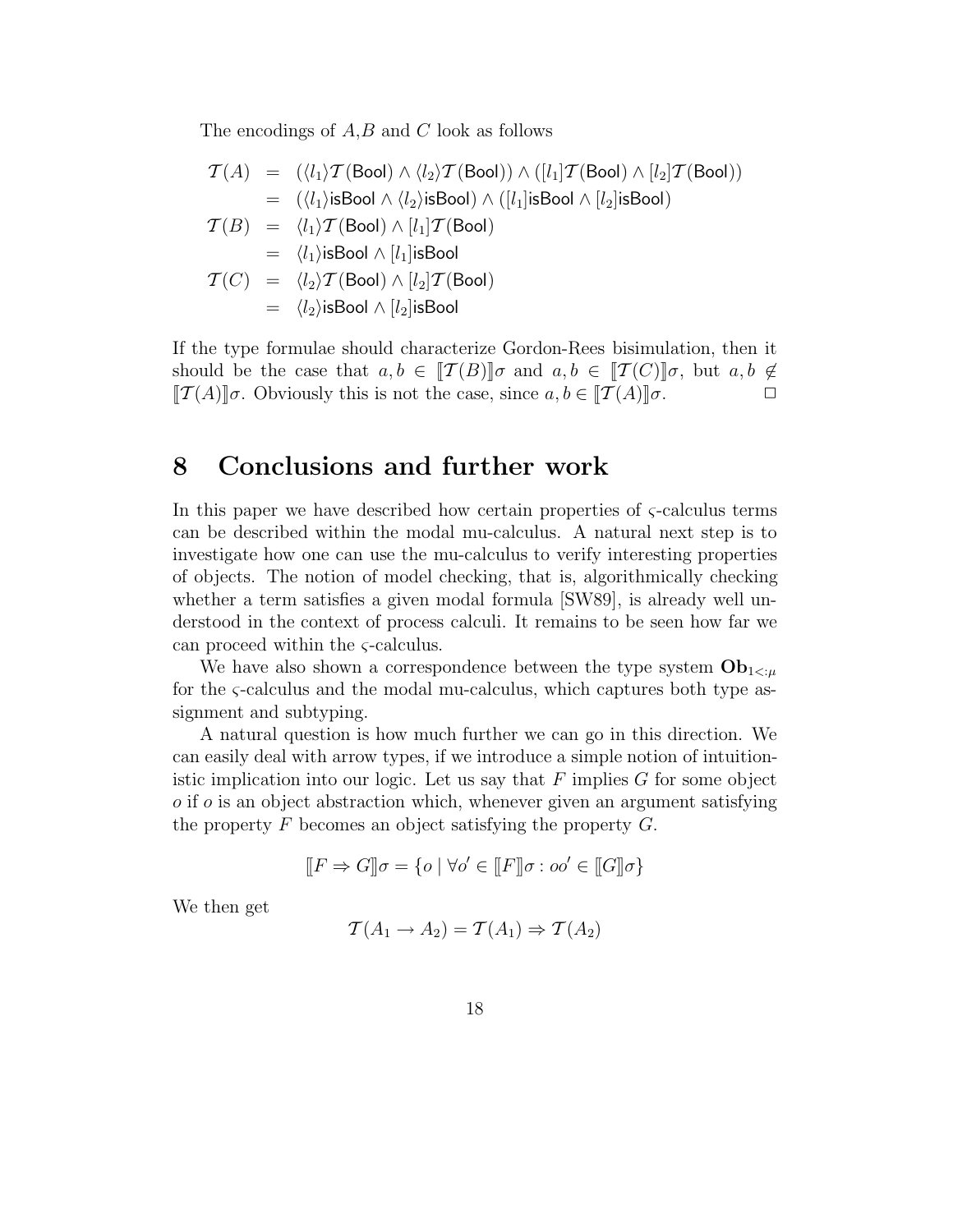It is straightforward to see that this extended interpretation is sound w.r.t. the subtyping rules for arrow types, and in particular for the rule

$$
[\text{Sub Arrow}] \quad \frac{\Gamma \vdash A' <: A \quad \Gamma \vdash B <: B'}{\Gamma \vdash A \to B <: A' \to B'}
$$

which states that the arrow type is contravariant in its first second and covariant in its second argument.

This leads straight to the question of the possibility of dealing with the variance annotations suggested by Abadi and Cardelli in [AC96]. This seems to require the introduction of negation into the syntax of the logic and is a topic of further study.

The interpretation of types as modal formulae also suggests a somewhat alternative account of the semantics of types to that presented in [AC96], where the semantics of a type is a per (partial equivalence relation). This is a topic of ongoing work by one of the authors.

## **References**

- [AC94a] Martin Abadi and Luca Cardelli. A semantics of object types. In Proceedings of the 9th IEEE Symposium on Logics in Computer Science, pages 332–341. IEEE Computer Society Press, 1994.
- [AC94b] Martin Abadi and Luca Cardelli. A theory of primitive objects untyped and first-order systems. In Theoretical Aspects of Computer Software, pages 296–320. Springer-Verlag, 1994.
- [AC94c] Martin Abadi and Luca Cardelli. A theory of primitive objects: Second-order systems. In Proceedings of European Symposium on Programming, number 788 in Lecture Notes in Computer Science, pages 1–25. Springer-Verlag, 1994.
- [AC96] Martin Abadi and Luca Cardelli. A Theory of Objects. Springer-Verlag, 1996.
- [BAMP83] M. Ben-Ari, Z. Manna, and A. Pnueli. The temporal logic of branching time. Acta Informatica, 20:207–226, 1983.
- [Eme94] E.A. Emerson. Handbook of Theoretical Computer Science, chapter Temporal and Modal Logic, pages 995–1072. Elsevier, 1994.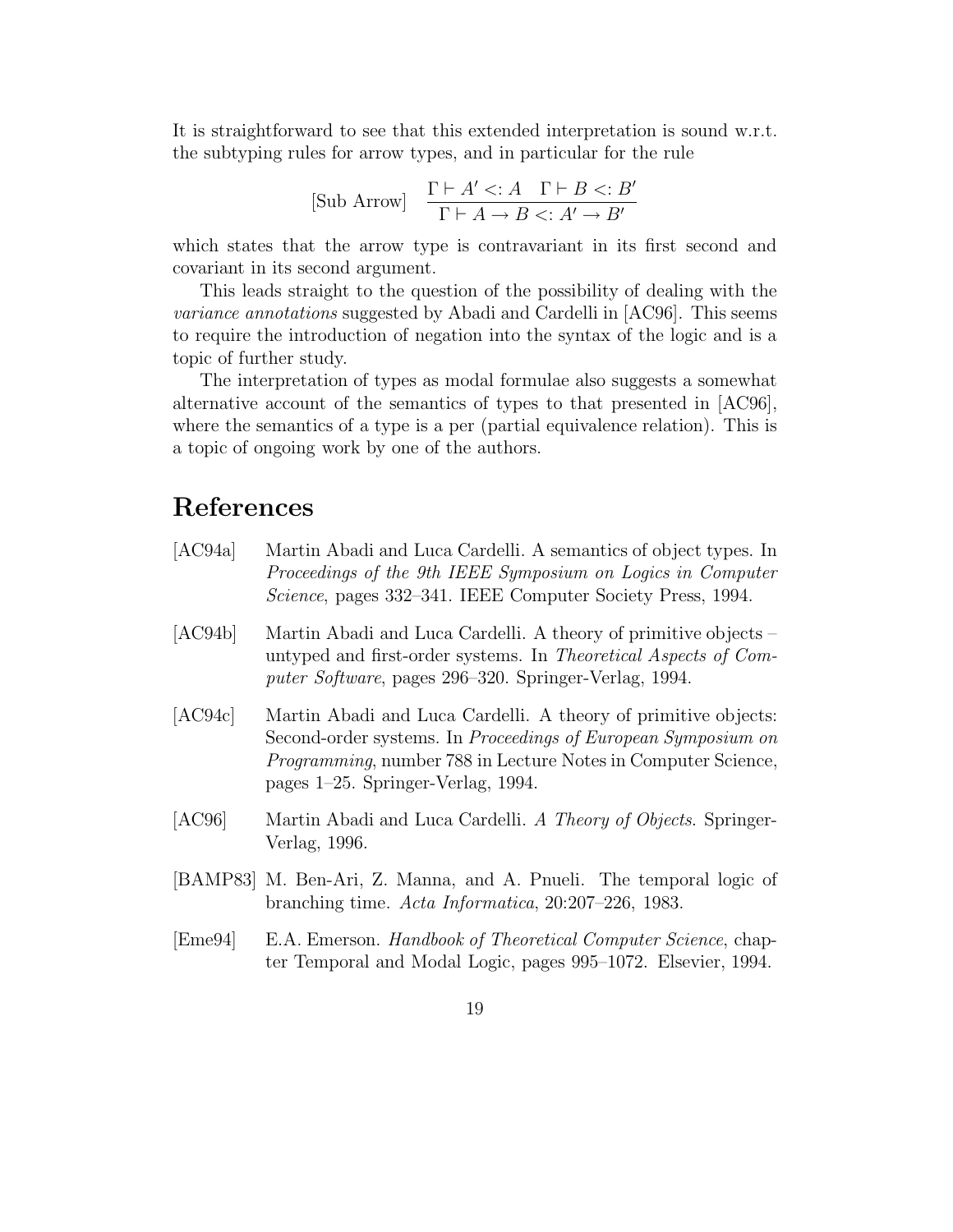- [GR96] Andrew D. Gordon and Gareth D. Rees. Bisimilarity for a firstorder calculus of objects with subtyping. In Proceedings of the Twenty-Third Annual ACM Symposium on Principles of Programming Languages, 1996.
- [HM85] M. Hennessy and R. Milner. Algebraic laws for nondeterminism and concurrency. Journal of the ACM, 32(1):137–161, January 1985.
- [IS94] Anna Ing´olfsd´ottir and Bernhard Steffen. Characteristic formulae for processes with divergence. Information and Computation, 110:149–163, April 1994.
- [Koz83] D. Kozen. Results on the propositional  $\mu$ -calculus. Theoretical Computer Science, 27:333–354, 1983.
- [Lar90] Kim G. Larsen. Proof systems for satisfiability in Hennessy-Milner logic with recursion. Theoretical Computer Science, 72:265–288, 1990.
- [Mil89] R. Milner. *Communication and Concurrency*. Prentice-Hall International, 1989.
- [Par81] D.M.R. Park. Concurrency and automata on infinite sequences. In P. Deussen, editor, Proceedings of 5th GI Conference LNCS 104, pages 167–183. Springer-Verlag, 1981.
- [SW89] C. Stirling and D. Walker. Local model checking in the modal mu-calculus. In LNCS 351, pages 369–383. Springer-Verlag, 1989.
- [Tar55] A. Tarski. A lattice-theoretical fixpoint and its applications. Pacific Journal of Mathematics, 5:285–309, 1955.